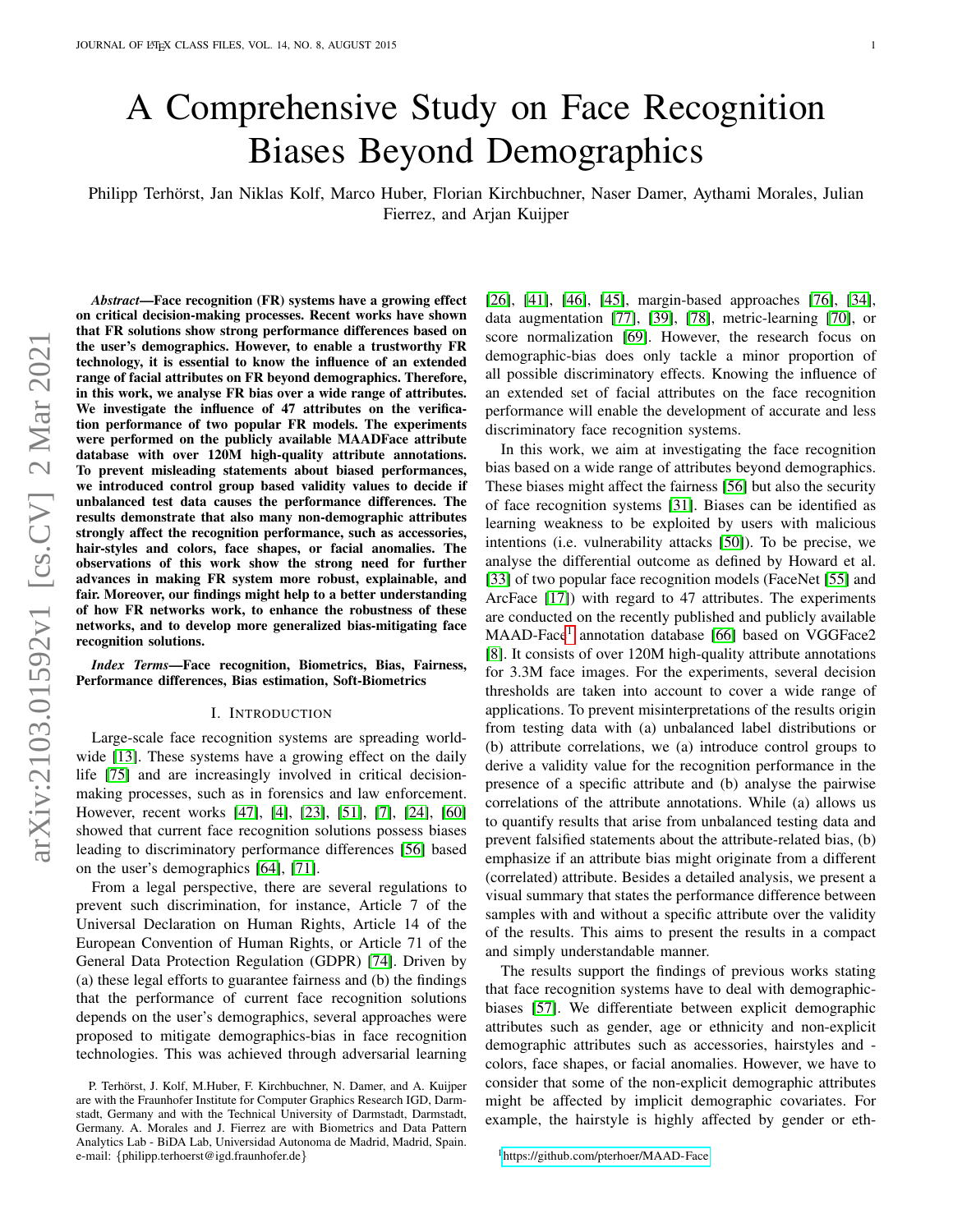nicity. The results demonstrate that also many of the nondemographic attributes strongly affect the recognition performance. Investigating two face recognition models that differ only in the loss function used during training, we showed the effect of the underlying training principles on recognition. While the triplet-loss based FaceNet model showed attributerelated differential outcomes that are relatively constant on several decision thresholds, the angular margin based ArcFace model showed differential outcomes that are often dependent on the used decision threshold. Many performance differences affected by attributes could be explained through the attribute's relation to the visibility of a face, the temporal variability, and the degree of abnormality. However, our experiment also reveals many unconventional results that future work have to address. Our findings strongly motivate further advances in making recognition systems more robust against covariates [\[43\]](#page-12-15), [\[27\]](#page-12-16), explainable [\[5\]](#page-11-1), [\[48\]](#page-12-17), and fair [\[57\]](#page-13-15), [\[49\]](#page-13-16). We hope that these findings help to develop robust and bias-mitigating face recognition solutions and help also to move forward biasaware and bias-mitigating technology in other AI application areas.

#### II. RELATED WORK

The phenomena of bias in face biometrics were found in several disciplines such as presentation attack detection [\[19\]](#page-12-18), [\[32\]](#page-12-19), the estimation of facial characteristics [\[67\]](#page-13-17), [\[15\]](#page-12-20), and the assessment of face image quality [\[68\]](#page-13-18). In general, one of the main reasons for bias might be the induction of nonequally distributed classes in training data [\[39\]](#page-12-10), [\[34\]](#page-12-9), [\[58\]](#page-13-19) that leads to differences in the recognition performance and thus, might have an unfair impact, e.g. on specific subgroups of the population. Howard et al. [\[33\]](#page-12-12) introduced the terms differential performance and outcome for classifying biometric performance differentials that separately considers the effect of false positive and false negative outcomes. They show that the often-cited evidence regarding biometric equitability has focused primarily on false-negatives.

Previous works on bias in face recognition [\[18\]](#page-12-21) mainly focused on the influence of demographics. However, Terhörst et al. [\[65\]](#page-13-20) demonstrated recently that more (non-demographic) characteristics are stored in face templates that might have an impact on the face recognition performance. In the following, we will shortly discuss related works on estimating and mitigating bias in face biometrics. For a more complete overview, we refer to [\[18\]](#page-12-21).

# <span id="page-1-1"></span>*A. Estimating Bias in Face Recognition*

In recent years, several works have been published that demonstrated the influence of demographics on commercial and open-sources face recognition algorithms. Studies [\[53\]](#page-13-21), [\[44\]](#page-12-22), [\[16\]](#page-12-23), [\[63\]](#page-13-22) analysing the impact of age demonstrated a lower biometric performance on faces of children. Studies [\[73\]](#page-13-23), [\[3\]](#page-11-2), [\[2\]](#page-11-3), [\[58\]](#page-13-19) analysing the effect of gender on face recognition showed that the recognition performance of females is weaker than the performance on male faces. Experiments without unbalanced data distributions and with an unbalanced towards female faces resulted in similar results [\[3\]](#page-11-2). In [\[2\]](#page-11-3), experiments with a PCA-decomposition showed that females

<span id="page-1-0"></span>TABLE I: Overview of recent works analysing bias in face recognition. Identities and images refers to the used testing data. In contrast to previous works that analyses some specific demographic attributes, our work investigates a large range of demographic and non-demographic attributes.

| Work                       | Identities     | Images | Attributes (number classes) |
|----------------------------|----------------|--------|-----------------------------|
| Ricanek et al. [53]        | 0.7k           | 8.0k   | Age $(2)$                   |
| Deb et al. [16]            | 0.9k           | 3.7k   | Age (cont.)                 |
| Srinivas et al. [63]       | 1.7k           | 9.2k   | Age $(2)$                   |
| Michalski et al. [44]      | $\overline{a}$ | 4.7M   | Age (cont.)                 |
| Albiero et al. [2]         | 26.9k          | 151.6k | Gender (2)                  |
| Albiero et al. [3]         | 15.9k          | 101.3k | Gender (2)                  |
| Vera-Rodriguez et al. [73] | 0.5k           | 169.4k | Gender (2)                  |
| Cavazos et al. [9]         | 0.4k           | 1.1k   | Ethnicity (2)               |
| Krishnapriya et al [40]    | 22.7k          | 3.3M   | Gender (2), Ethnicity (2)   |
| Serna et al. [57]          | 55k            | 1.4M   | Gender (2), Ethnicity (4)   |
| Acien et al. [1]           | 1.7k           | 13k    | Gender (2), Ethnicity (3)   |
| Hupont et al. [35]         | 0.6k           | 10.8k  | Gender, Ethnicity (3)       |
| Robinson et al. [54]       | 0.8k           | 2.0k   | Gender (2), Ethnicity (4)   |
| Srinivas et al. [62]       | 0.7k           | 8.0k   | Age (cont.), Gender (2)     |
| Klare et al. [38]          | 52.3k          | 102.9k | Age (3), Gender (2),        |
|                            |                |        | Ethnicity (3)               |
| Howard et al. [33]         | 1.1k           | 2.7k   | Age (cont.), Gender (2),    |
|                            |                |        | Ethnicity (2)               |
| Grother et al. [28]        | 8.0M           | 18.0M  | Age (5), Gender (2),        |
|                            |                |        | Ethnicity (4)               |
| Georgopoulos et al [25]    | 1.0k           | 41.0k  | Age $(5)$ , Gender $(2)$ ,  |
|                            |                |        | Kinship $(5)$               |
| Balakrishnan et al. [6]    | 1.3k           | 1.3k   | Gender (2), Hair (cont.)    |
|                            |                |        | Ethnicity (cont.)           |
| Cook et al. $[12]$         | 1.1k           | 2.7k   | Age (cont.), Gender $(2)$ , |
|                            |                |        | Ethnicity (4), Eyewear (2)  |
| Lu et al. $[43]$           | 5.4k           | 162.5k | Demographics (3),           |
|                            |                |        | Non-demographics (4)        |
| This work                  | 9.1k           | 3.3M   | Demographics (8),           |
|                            |                |        | Non-demographics (40)       |

faces are intrinsically more similar than male ones. Research analysing the impact of the user's ethnicity showed faces of ethnicities which were under-represented in the training process perform significantly weaker. The same was found for darker-skinned cohorts in general [\[40\]](#page-12-25).

More recent studies [\[25\]](#page-12-29), [\[38\]](#page-12-27), [\[62\]](#page-13-25), [\[12\]](#page-12-31), [\[35\]](#page-12-26), [\[9\]](#page-12-24), [\[33\]](#page-12-12), [\[54\]](#page-13-24), [\[28\]](#page-12-28), [\[6\]](#page-12-30) focused on jointly investigating the effects of user demographics on face recognition. These studies showed that the effects lead to an exponential face recognition error increase when facing the same biased race, gender, and age factors [\[33\]](#page-12-12). Particular attention deserves the Face Recognition Vendor Test (FRVT) [\[28\]](#page-12-28), a large-scale benchmark of commercial algorithms analysing the face recognition performance with regards to demographics. They consistently elevated false positives for female subjects and subjects at the outer ends of the age spectrum. An overview of bias estimation in face recognition is shown in Table [I.](#page-1-0)

# *B. Mitigating Bias in Face Recognition*

The findings summarized in Section [II-A](#page-1-1) motivated research towards mitigating demographic-bias in face recognition approaches. An early approach was presented by Zhang and Zhou [\[80\]](#page-13-26) who formulated the face verification problem as a multiclass cost-sensitive learning task and demonstrated that this approach can reduce different kinds of faulty decisions of the system. In 2017, range loss [\[79\]](#page-13-27) was proposed to learn robust face representations that can deal with long-tailed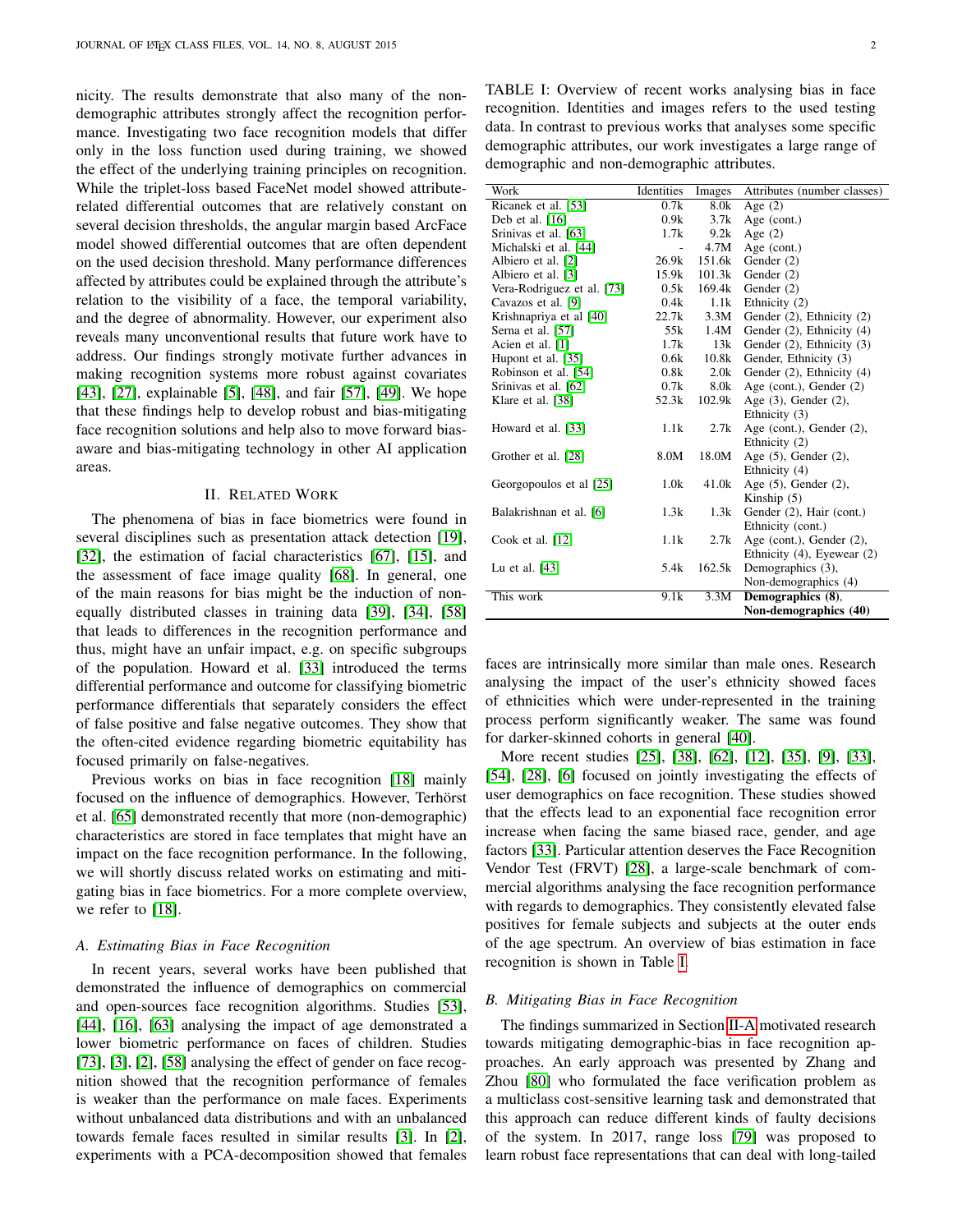training data. It is designed to reduce overall intrapersonal variations while enlarging interpersonal differences simultaneously. Recent works aimed at mitigating demographic-bias in face recognition through adversarial learning [\[26\]](#page-12-5), [\[41\]](#page-12-6), [\[46\]](#page-12-7), [\[45\]](#page-12-8), margin-based approaches [\[76\]](#page-13-7), [\[34\]](#page-12-9), data augmentation [\[77\]](#page-13-8), [\[39\]](#page-12-10), [\[78\]](#page-13-9), metric-learning [\[70\]](#page-13-10), or score normalization [\[69\]](#page-13-11).

#### *C. How This Work Contributes to the State of the Art*

So far, the majority of research in estimating and mitigating bias in face recognition focused on demographic factors such as age, gender, and race. However, to achieve a generally accurate and fair face recognition model, it is necessary to know all potential origins of differential outcome. Therefore, this work aims at closing this knowledge gap by analysing the differential outcome on a much wider attribute range than previous works (see Table [I\)](#page-1-0). More precisely, this work investigates the influence of 47 attributes on the face recognition performance of two popular face embeddings. The 47 attributes represent a step forward in the literature in comparison with previous analyses focused on no more than seven attributes [\[43\]](#page-12-15).

# III. EXPERIMENTS ON MEASURING DIFFERENTIAL **OUTCOME**

## *A. Database and Considered Attributes*

To get reliable statements on the effect of different attributes on face recognition, we need a database that (a) provides a high number of face images with (b) many attribute annotations of (c) high quality. For the experiments, we choose the publicly available MAAD-Face<sup>[2](#page-2-0)</sup> annotation database [\[66\]](#page-13-14) based on the images of VGGFace2 [\[8\]](#page-12-14) since this database fulfils our experimental requirements. MAAD-Face provides over 120M high-quality attribute annotations of 3.3M face images of over 9k individuals. It provides annotations for 47 distinct attributes of various kinds such as demographics, skin types, hair-styles and -colors, face geometry, annotations for the periocular, mouth, and nose area, as well as annotations for accessories. An exact list of the MAAD-Face annotation attributes can be seen in Table [II](#page-6-0) and [III.](#page-7-0) These attribute annotations proofed to have a higher quality than comparable face annotation databases [\[66\]](#page-13-14).

#### *B. Face Recognition Models*

For the experiments, we use two popular face recognition models, FaceNet [\[55\]](#page-13-13) and ArcFace [\[17\]](#page-12-13). To create a face embedding for a given face image, the image has to be aligned, scaled, and cropped. Then, the preprocessed image is passed to a face recognition model to extract the embeddings. For FaceNet, the preprocessing is done as described in [\[37\]](#page-12-32). To extract the embeddings, a pretrained model<sup>[3](#page-2-1)</sup> was used. For ArcFace, the image preprocessing was done as described in [\[29\]](#page-12-33) and a pretrained model<sup>[4](#page-2-2)</sup> is used, which is provided by the authors of ArcFace. Both models use a ResNet-100

<span id="page-2-0"></span><sup>2</sup>https://github.[com/pterhoer/MAAD-Face](https://github.com/pterhoer/MAAD-Face)

<span id="page-2-2"></span><sup>4</sup>https://github.[com/deepinsight/insightface](https://github.com/deepinsight/insightface)

architecture and were trained on the MS1M database [\[30\]](#page-12-34). The identity verification is done by comparing two embeddings with the widely-used cosine-similarity.

## <span id="page-2-3"></span>*C. Evaluation Metrics*

The face verification performance is reported in terms of (a) false non-match rates (FNMR) at a fixed false match rate (FMR) and (b) equal error rates (EER). The EER equals the FMR at the threshold where  $FMR = FNMR$  and is well known as a single-value indicator of the verification performance. The used error rates are specified for biometric verification evaluation in the international standard [\[36\]](#page-12-35). In the experiments, the face verification performance is reported on three operating points to cover a wide range of potential applications. This includes EER, as well as, the FNMR at  $10^{-3}$  and  $10^{-4}$  FMR as recommended by the best practice guidelines for automated border control of the European Boarder Guard Agency Frontex [\[22\]](#page-12-36). For each operating point and attribute, the verification performance is computed on all samples with positive and all samples with negative annotations. This will allow to compare the performance differences of face embeddings regarding binary attributes, such as bald vs non-bald faces.

#### <span id="page-2-4"></span>*D. Control Groups*

During the experiments, the number of testing samples with positive and negative labels might be significantly different. To prevent misleading conclusions from such unbalanced annotation distributions, we introduce positive and negative control groups for each attribute. For each attribute, six positive and six negative control groups are created by randomly selecting samples from the database. This control group creation is done such that the synthetic control groups have the same number of samples as their positive and negative counterparts.

Comparing the verification performance of the positive and negative control groups allow us to state the validity of the (real) attribute-based verification performance. If the performances of the negative and positive control groups is very similar, the (real) attribute recognition performance is treated as valid. In this case, the unbalanced testing data distribution shows no effect on the performance. If the relative performance of the control groups differ strongly, the recognition performance might be significantly affected from the unbalanced distribution of the positively and negatively annotated samples. In this case, the (real) attribute recognition performance might be affected as well. Consequently, statements about the influence of this attribute on the recognition performance are of low validity. In the experiments, the validity val of an attribute a

<span id="page-2-5"></span>
$$
val(a) = 1 - \frac{err_{control}^{(+)}(a)}{err_{control}^{(-)}(a)},
$$
\n(1)

is defined over the relative performance differences between the control groups. The terms  $err_{control}^{(+)}(a)$  and  $err_{control}^{(-)}(a)$ represent the recognition errors of the positive  $(+)$  and the negative  $(-)$  control groups of attribute a. For the experiments, we consider attributes with a validity of < 0.9 as *not valid*. However, we will also present the performance differences

<span id="page-2-1"></span><sup>3</sup>https://github.[com/davidsandberg/facenet](https://github.com/davidsandberg/facenet)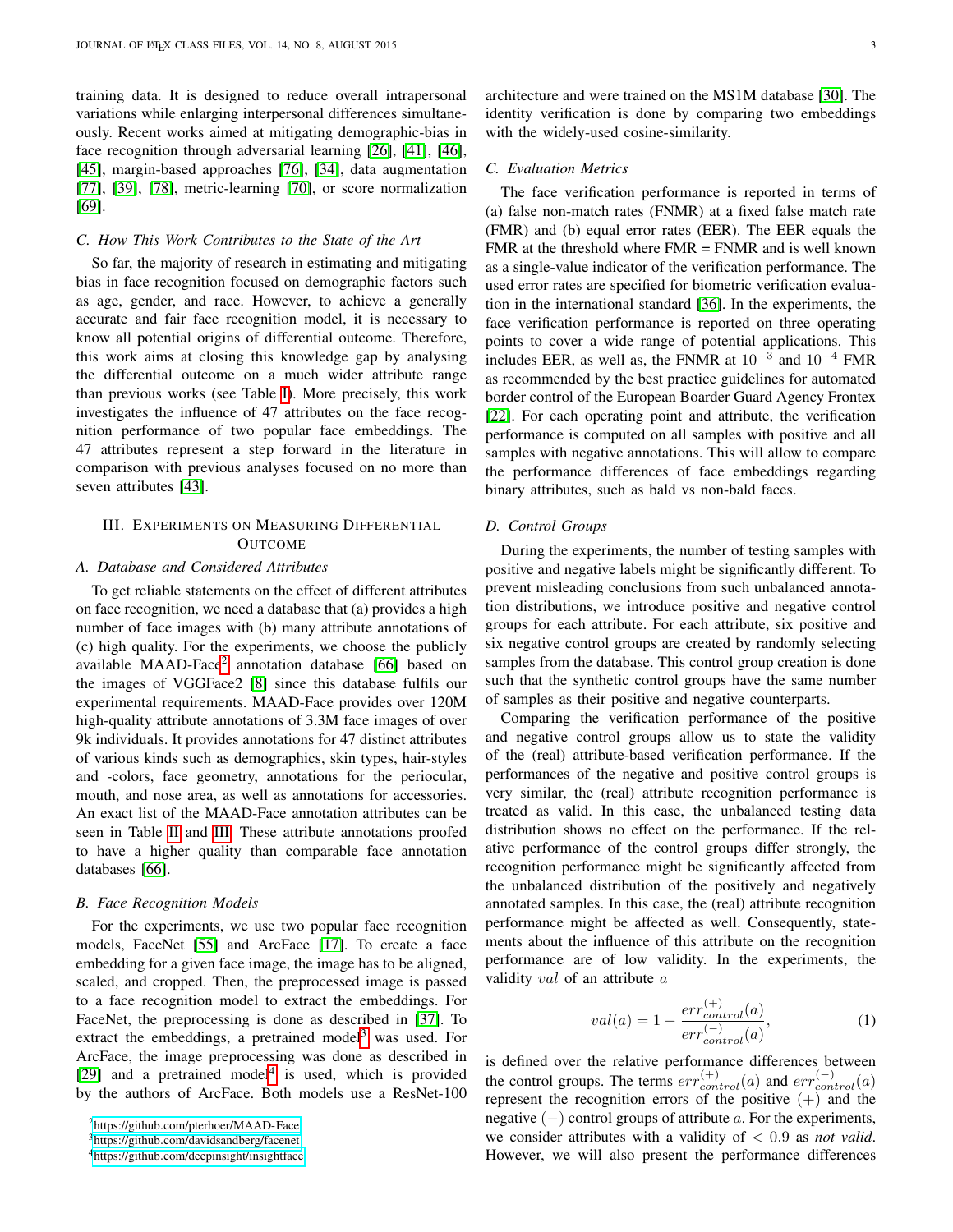with the corresponding validity values so that the operators are able to choose more suitable validity threshold for their applications.

# *E. Investigations*

To analyse the influence of different attributes on the recognition performance of two face recognition models, the investigations are divided into several parts.

- 1) To emphasize if an attribute bias might originate from correlated attribute annotations, we analyse the correlation between the attribute annotations.
- 2) For each attribute, the recognition performance of its positively- and negatively-labelled attribute groups are compared to investigate the influence of this attribute on the recognition performance. The results are discussed in the context of the corresponding validity values to avoid misinterpretations occurring from unbalanced testing data.
- 3) A visual summary is provided to relate the impact of the attributes on the face recognition systems to the validity of the results. This aims at providing a compact and easily-understandable overview of the findings of this work.
- 4) We provide possible explanations causing the differential outcome and discuss these differences between both face recognition systems.
- 5) Lastly, we use the observations to derive future research directions for face recognition systems.

# IV. RESULTS

#### <span id="page-3-2"></span>*A. Investigating the Correlation of Facial Attributes*

To understand the quality of the used labels and potential biases in the attribute space, Figure [1](#page-3-0) shows a selection of specific attribute-label correlations. The attributes are chosen to show the 15 most positive and negative pairwise correlations. It can be seen that *Wearing Lipstick*, *Wearing Earrings*, *Heavy Makeup*, *Young*, and *Attractive* correlates highly positively with *Arched Eyebrows*, *Wavy Hair*, and *Rosy Cheeks*. In contrast, these attributes correlates negatively with *Square Face*, *Male*, and *Bags Under Eyes*. These correlations have to be considered when comparing the differential outcome for the different attributes. However, the correlation matrix also approves the quality of some labels that semantically excludes each other. For instance, *5 o Clock Shadow* negatively correlates with *No Beard* and *Eyeglasses* negatively correlates with *No Eyewear*.

#### <span id="page-3-1"></span>*B. The Impact of Facial Attributes on Recognition*

The main contribution of this work is an analysis of the effect of 47 distinct attributes on two popular face recognition models. This aims at investigating model biases. For each attribute, the face verification performance is calculated on positively-labelled samples, as well as on negatively-labelled samples. This is done on three operating points as explained in Section [III-C.](#page-2-3) The relative performance between the positive and negative groups allows to investigate potential biases of the face recognition model towards the analysed attribute. To

<span id="page-3-0"></span>

Fig. 1: Compressed annotation correlations of the used MAAD-Face database. The attributes are chosen such that the 15 most positive and negative pairwise are visible. Green indicate positive correlations, while red indicate a negative correlation. The correlation is based on the Pearson coefficient. When interpreting the results from Section [IV-B](#page-3-1) highly-correlated attributes should be considered to prevent misinterpretations.

determine if differential outcome results from unbalanced data distributions we introduced control groups as explained in Section [III-D.](#page-2-4)

In Tables [II,](#page-6-0) [III,](#page-7-0) [IV,](#page-8-0) and [V](#page-9-0) the performance of the positive and negative class is shown for each attribute. The performance of the annotated data is referred as Real while the performance of the control groups is referred as Control. The relative performance (Rel. Perf.) shows the relative performance difference between the positive and negative attribute classes. If the relative performances between the control classes are below 10% (*val*  $\geq$  0.9), the result is considered as *valid* (green highlighting). Otherwise, the result is considered as *not valid* indicated by a grey highlighting. Positive values for the relative performance of an attribute represents a positive effect of the attribute on the face recognition performance. Negative values indicate a negative influence of the attribute on the recognition performance. In the following, we present the results of our study on bias on FaceNet and ArcFace embeddings.

*1) Biases in FaceNet Embeddings:* The results of our attribute-related study on differential outcome of the FaceNet model are shown in Table [II](#page-6-0) and [III.](#page-7-0)

Previous works focused on differential outcome affected by the user's demographics. The results on FaceNet confirms the observations of these works. Demographics strongly affect the recognition performance. One of the strongest impacts on FaceNet is observed for ethnicities. For the investigated FaceNet model, *Asian* and *Black* faces lead to significantly lower recognition rates than *White* faces. Also *Young* ones perform significantly weaker than *Middle-aged* faces. Concerning gender, we observe that *Male* face perform better then *Female* ones. These finding are intensively discussed in previous works [\[2\]](#page-11-3), [\[3\]](#page-11-2). However, the experimental results show that there are many more aspects that strongly affect the recognition performance.

One factor leading to differential outcome is the user's hair.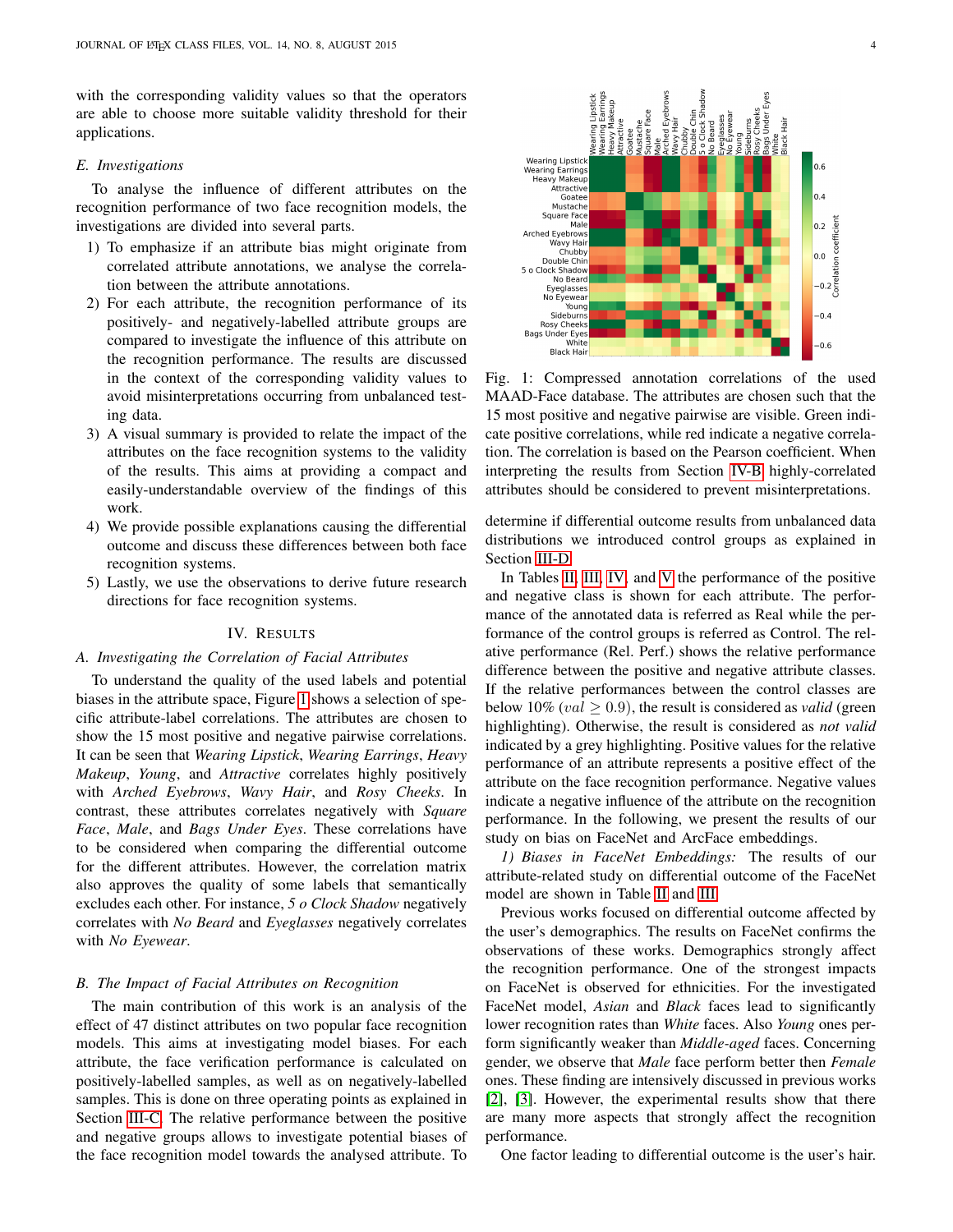While *Bald* faces and *Receding Hairlines* lead to a improved recognition performance, *Wavy Hair* styles or *Bangs* are observed to degrade the performance. This can be explained by the visibility of the face. In general, *Wavy Hair* and *Bangs* are more likely to cover parts of the face while *Bald* faces or faces with *Receding Hairlines* do not occlude part of the faces.

A contradictory observation can be made for facial hair. Faces with *No-Beard* perform worse than faces with a beard, such as a *5 o Clock Shadow*. A reason for this can be that people might keep their beards over a long period of time and thus, the training and testing data might be biased such that the recognition networks consider the beards for recognition.

Also the color of the hair has an impact on the FaceNet embeddings. While *Blond Hair* shows a strongly degraded face recognition performance, *Gray Hair* leads to the strongest performances.

The results indicate that the shape of a face only have a minor impact on the face recognition performance. For *Oval Faces*, no significant differences to non-oval faces could be observed. Although, a positive effect on the recognition performance is shown for *Square Faces*, in Section [IV-A](#page-3-2) a strong correlation between *Square Face* and *Male* was shown. This might explain the behaviour.

Faces with *High Cheekbones*, *Double Chins*, and *Chubby* faces also perform better for FaceNet features than the inverted counterparts. Probably because these properties provide additional information that can be used for recognition. In contrast to this, an *Obstructed Forehead* strongly degrades the recognition performance while a *Fully Visible Forehead* provides additional (uncovered) information that supports the recognition process.

Anomalous properties in the periocular area, such as *Bags Under Eyes*, *Bushy Eyebrows*, or *Arched Eyebrows*, lead to better recognition rates compared to face images without these attributes. The same goes for *Big Nose* and *Pointy Nose*.

The reason that *Smiling* and a *Mouth Closed* lead to a stronger recognition performances than non-neutral expressions might be explainable through the used face databases that mainly contain of face with these expression. In [\[14\]](#page-12-37), the opposite effect was already shown by demonstrating that crazy faces result in low comparison scores. However, this considered extreme expressions aim at avoiding identification.

Interestingly, accessories have a strong influence on the recognition performance of FaceNet. *Wearing Hat*, *Wearing Earrings*, or *Eyeglasses* degrade the face recognition performance significantly and might be explained by the fact that these accessories cover parts of the face.

*2) Biases in ArcFace Embeddings:* The results of our attribute-related study on differential outcome of the ArcFace model are shown in Table [IV](#page-8-0) and [V.](#page-9-0)

Similar to FaceNet, the results on ArcFace confirms the observed demographic performance differences shown by previous works. For the investigated ArcFace model, *Young* faces perform weaker than *Middle-aged* or *Senior* faces. Interestingly, the intensively discussed gender bias is strongly dependent on the used decision threshold. Especially for lower FMRs the differential outcome between *Male* and *Female* increases. Concerning the ethnic-bias on the ArcFace model, we are not able to confirm the observations from previous works. For *White* faces, the performance is significantly higher than for non-white faces. For *Asian* and *Black* faces, a strong degradation in the recognition performance can be observed. However, we have to consider this results as *not valid*, since we can observe strong performance differences on the control groups. This indicates that these results are strongly influenced by the unbalanced testing data.

Similar to FaceNet, the user's hair shows to have a significant impact on the face recognition performance. While, *Receding Hairlines*, *Wavy Hair* and *Sideburns* supports the recognition process, faces with *Bangs* show a strong degradation. Again, the performance differences on ArcFace show to be threshold-dependent. For *Wavy Hair*, the positive effect on face recognition vanishes for lower FMRs, and for *Bangs*, the negative effect increases drastically for lower FMRs.

Also the color of the user's hair have an impact on the recognition performance. *Gray Hair* performs significantly above average, while *Black Hair* performs significantly below average. *Blond Hair* and *Brown Hair* lead to differential outcome depending on the decision threshold. For high FMRs, *Blond Hair* improves the recognition performance, while for lower FMRs, the recognition performance changes to belowaverage. For faces with *Brown Hair*, the positive effect on recognition vanishes for lower FMRs.

The effect of wearing a beard on the performance of ArcFace is similar to FaceNet. Having *No Beard* decreases the recognition performance and having a beard, such as a *5 o Clock Shadow*, enhances the recognition. These effects are clearer for lower FMRs.

On contrast to FaceNet, the face shape effects the recognition performance of ArcFace. Both, *Oval Faces* and *Square Faces* have positive effect on the recognition performance, which is dependent on the utilized decision threshold. *Round Faces* show a strongly degraded recognition. However, a large fraction of this performance differences can be explained by the unbalanced data distribution and thus, we have to neglect the results for *Round Faces*.

Similar to FaceNet, *High Cheekbones*, *Double Chin*, *Chubby*, and a *Fully Visible Forehead* lead to improved face recognition performances. While a *Fully Visible Forehead* refers to no partial occlusions of the face that might negatively infer, the other attributes provide anomalous characteristics that might help for recognition.

Surprisingly, faces with *Brown Eyes* perform drastically weaker than faces with non-brown eyes. For *Bags Under Eyes*, *Bushy Eyebrows*, and *Arched Eyebrows*, an improved face recognition performance can be observed. These attributes can be treated as anomalies and thus, can support the recognition process. The same goes for *Big Nose* and *Pointy Nose*.

Similar to FaceNet, accessories have a strong impact on the differential outcome of ArcFace. While having *Heavy Makeup*, such as *Wearing Lipstick*, improves the recognition, faces with *Eyeglasses* or *Wearing Hat* lead to strong degradations in the face recognition performance. A reason for this might be that people using *Heavy Makeup* frequently. Consequently, a person in the training data might either have no or only *Heavy*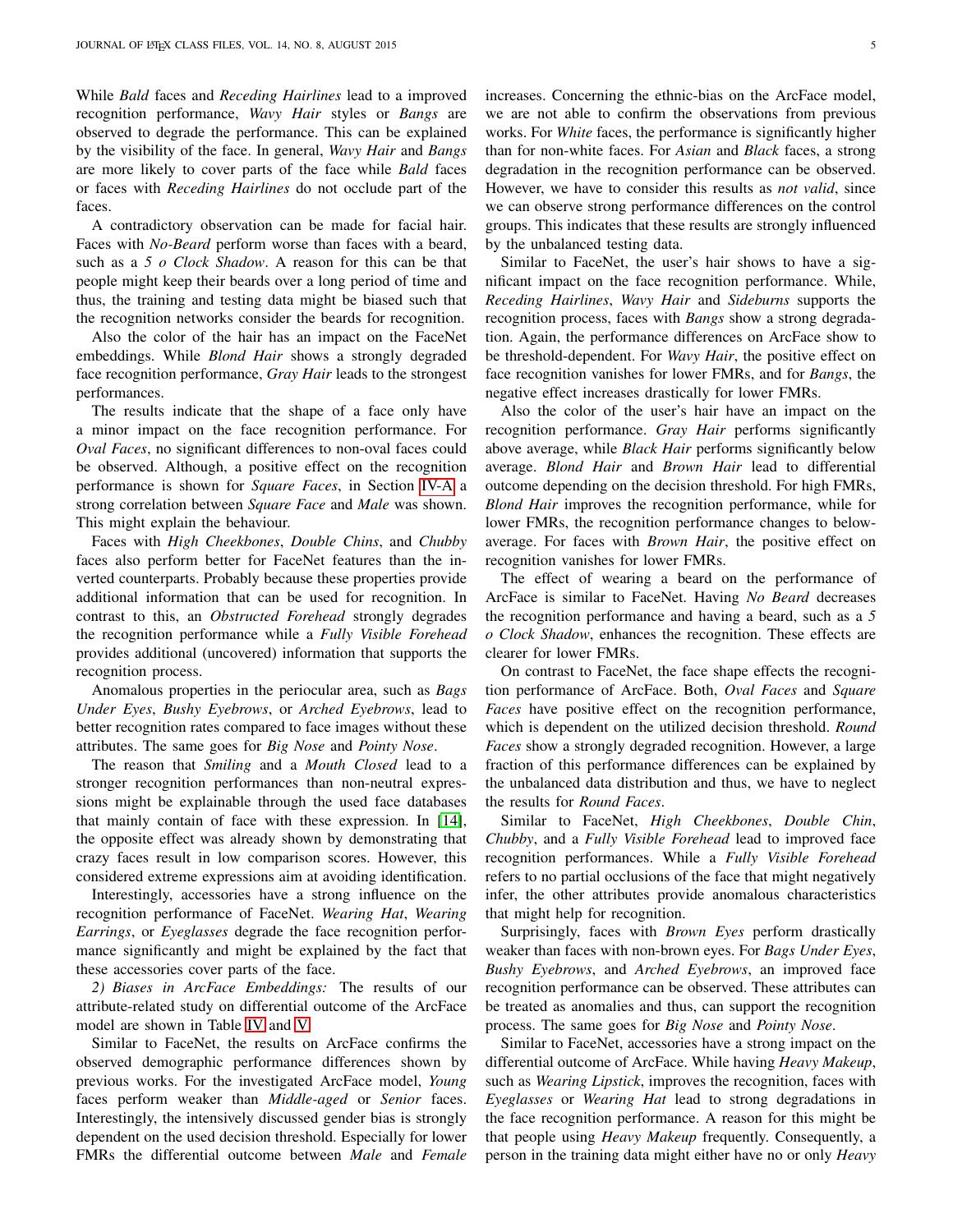*Makeup* images. On the other side, people tend to change their *Eyeglasses* or *(Wearing) Hats* more frequently. Moreover, these attributes might lead to partial occlusions of the face leading to less identity-information available and thus, to a degraded face recognition performance.

#### *C. Performance Analysis*

To provide an overview of the findings, Figure [2](#page-10-0) shows the relative performance differences on FaceNet and ArcFace features based on the investigated attributes. The shown relative performance is based on the FMR at 10−<sup>3</sup> FNMR as recommended by the European Boarder Guard Agency Frontex [\[22\]](#page-12-36). The validity describes the performance difference between the positive and negative attribute-related control groups as shown in Equation [1.](#page-2-5) An attribute performance with a validity of less then 90% is considered as *not valid* (grey area) since the unbalanced data annotations might affect the reported performance. The red area indicates that the recognition performance of the positive attribute class is significantly weaker than the performance of the negative class. In contrast, the green area indicates a significant improvement of recognition performance of the positive attribute class over the negative class. If an attribute has only a minor effect on the recognition performance, the relative performance is close to 0% (yellow area).

*1) FaceNet vs ArcFace:* The main difference between FaceNet and ArcFace are the underlying training-principles. FaceNet uses triplet-loss learning [\[55\]](#page-13-13) that aims solely at minimizing the intra-class variations while maximizing the inter-class variations. In contrast, ArcFace introduces an angular large-margin principle [\[17\]](#page-12-13) that additionally aims at enhancing the robustness of recognition model. The utilized training principle together with the used network structure and the training data determines the recognition behaviour. This includes the effect of differential outcome appearing when certain attributes of the face are present. Since the used FaceNet and ArcFace models share the same network structure and training data, the observed differential outcome might arise from the training principles.

*2) The Effect of Attributes on Recognition:* It turns out that the majority of the investigated attributes strongly affect the recognition performance of both, FaceNet and ArcFace. For FaceNet, many faces that are perceived as *Attractive* or make use of *Heavy Makeup* do not show to alter the recognition performance unlike previously reported in [\[52\]](#page-13-28). The same goes for *Oval Faces* and faces with *Sideburns*. For ArcFace, *Blond Hair*, *Big Nose*, *Big Lips*, *Wearing Earrings*, and *Young* faces show only a minor effect on the recognition performance. For both recognition models, the majority of the investigated attributes strongly affect the recognition performance. Some of the observations might be explainable.

• Demographics: Recent works [\[33\]](#page-12-12), [\[54\]](#page-13-24), [\[28\]](#page-12-28), [\[6\]](#page-12-30) extensively discussed the impact of demographic attributes on face recognition. Our results support the findings from previous works. We observe an improved recognition performance for the attributes *Middle Aged*, *Senior*, *White*, and *Male*. Contrarily, a degraded recognition performance is observed for *Young*, *Asian*, *Black*, and *Female*

faces. For FaceNet, the observed differential outcome are stronger than for ArcFace. Moreover, we could not show that *Asian* or *Black* faces perform weaker than *White* faces on ArcFace, since the data unbalance lead to a low validity for our results.

- Visibility-related attributes: We observe that attributes that indicate a fully visible face lead to an improved face recognition performance. This includes the attributes *Fully Visible Forehead*, *Receding Hairline*, *No Eyewear*, and *Bald*. In contrast, attributes that might lead to small partial occlusions of the face lead to significantly degraded recognition performances [\[72\]](#page-13-29). For FaceNet, this includes faces with an *Obstructed Forehead*, *Bangs*, and *Wavy Hair*. For ArcFace, this includes samples with *Eyeglasses* or *Bangs*.
- Temporary attributes: For faces with temporary attributes, such as for accessories, a degraded face recognition performance can be observed. This includes *Wearing Hat*, *Wearing Earrings*, *Wearing Lipstick*, and *Eyeglasses*. Beside a partial-occlusion of small parts of the face, these attributes are non-permanent and can quickly change the appearance of the face.
- Anomalous characteristics: It turns out that conspicuous characteristics that is only possessed by a small proportion of the population lead to strongly enhanced recognition performances. This includes *Arched Eyebrows*, *Big Nose*, *Pointy Nose*, *Bushy Eyebrows*, *Double Chin*, and *High Cheekbones* [\[66\]](#page-13-14).
- Facial expressions: Faces that are *Smiling* or that have their *Mouth Closed* perform above average for face recognition. However, faces with non-neutral expressions lead to degraded face recognition performances. This bias might come from the data utilized for training that usually contains neutral or smiling faces and was discussed in more details by previous works [\[10\]](#page-12-38), [\[11\]](#page-12-39).

While these attribute-dependent differential outcome might be explainable, the reason for the impact of other attributes on recognition is currently unclear.

- Colors: The results demonstrate strong differential outcome based on the user's hair- and eyecolor. For FaceNet, faces with *Blond Hair*, *Black Hair*, and *Brown Hair* show strongly degraded recognition performances. In contrast, faces with *Gray Hair* lead to an improved recognition. For ArcFace, *Gray Hair* also strongly improves the recognition performance while *Black Hair* decreases it. The differential outcome for *Blond Hair* and *Brown Hair* strongly varies dependent on the used decision threshold. For instance, for high FMRs, *Blond Hair* has a positive effect on recognition, for a lower FMR (e.g.  $10^{-4}$ ) the same attribute changes to a negative effect. The same can be observed for eyecolors. Faces with *Brown Eyes* perform weaker than faces from the opposite group. The differential outcome of these attributes does not reflect the distribution of the training data and thus, might arise from a different origin.
- Beard: As we discussed before, attributes that might induce a partially occluded face lead to a degraded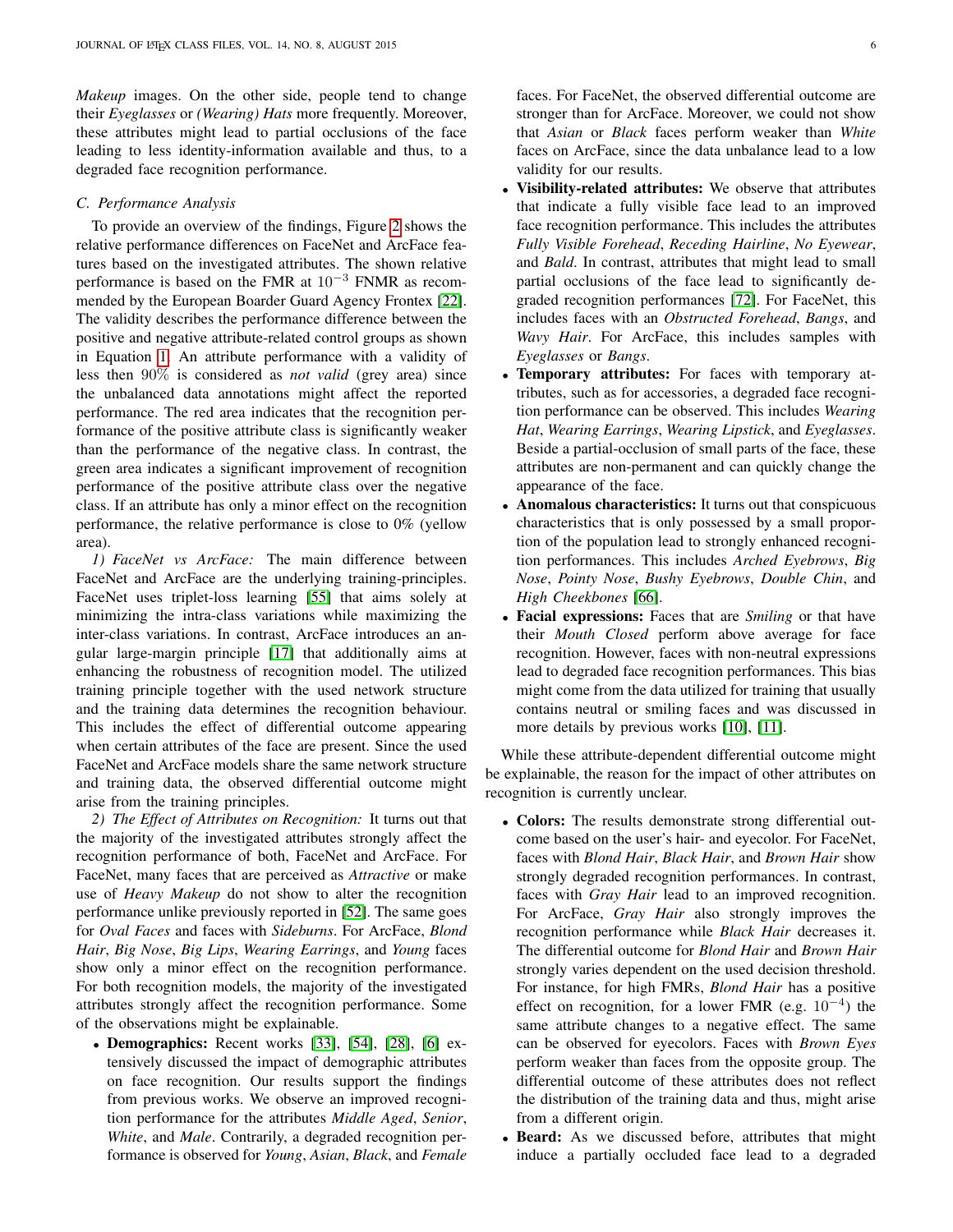<span id="page-6-0"></span>

| Category     | Attribute         | Class                  |                 | <b>EER</b>     |                  | FNMR@FMR= $10^{-3}$ |                  | $FNMR@FMR=10^{-4}$ |  |
|--------------|-------------------|------------------------|-----------------|----------------|------------------|---------------------|------------------|--------------------|--|
|              |                   |                        | Real            | Control        | Real             | Control             | Real             | Control            |  |
| Demographics | Male              | Positive               | 6.64%           | 6.49%          | 33.28%           | 32.51%              | 53.64%           | 52.44%             |  |
|              |                   | Negative               | 7.87%           | 6.46%          | 42.47%           | 32.40%              | 62.55%           | 52.32%             |  |
|              |                   | Rel. Perf.             | 15.56%          | $-0.42%$       | 21.63%           | $-0.35%$            | 14.24%           | $-0.21%$           |  |
|              | Young             | Positive               | 6.91%           | 6.46%          | 39.39%           | 32.39%              | 60.37%           | 52.30%             |  |
|              |                   | Negative               | 5.73%           | 6.47%          | 28.93%           | 32.37%              | 48.97%           | 52.18%             |  |
|              |                   | Rel. Perf.             | $-20.58%$       | 0.12%          | $-36.19\%$       | $-0.08%$            | $-23.27%$        | $-0.22%$           |  |
|              | Middle_Aged       | Positive               | 5.41%           | 6.33%          | 28.77%           | 31.70%              | 48.75%           | 51.25%             |  |
|              |                   | Negative               | 6.96%           | 6.48%          | 36.77%           | 32.52%              | 57.70%           | 52.45%             |  |
|              | Senior            | Rel. Perf.<br>Positive | 22.29%<br>6.01% | 2.33%<br>6.23% | 21.74%<br>30.26% | 2.52%<br>31.19%     | 15.52%<br>50.52% | 2.28%<br>50.52%    |  |
|              |                   | Negative               | 6.69%           | 6.49%          | 34.19%           | 32.54%              | 54.58%           | 52.53%             |  |
|              |                   | Rel. Perf.             | 10.16%          | 3.93%          | 11.50%           | 4.16%               | 7.44%            | 3.82%              |  |
|              | Asian             | Positive               | 11.16%          | 5.91%          | 69.46%           | 29.52%              | 88.48%           | 48.20%             |  |
|              |                   | Negative               | 6.33%           | 6.49%          | 31.91%           | 32.55%              | 51.27%           | 52.54%             |  |
|              |                   | Rel. Perf.             | $-76.30%$       | 8.88%          | $-117.66\%$      | 9.33%               | $-72.58\%$       | $8.28\%$           |  |
|              | White             | Positive               | 5.97%           | 6.48%          | 31.28%           | 32.51%              | 50.15%           | 52.50%             |  |
|              |                   | Negative               | 7.51%           | 6.44%          | 46.82%           | 32.16%              | 69.44%           | 51.94%             |  |
|              |                   | Rel. Perf.             | 20.54%          | $-0.56%$       | 33.18%           | $-1.11%$            | 27.79%           | $-1.07\%$          |  |
|              | <b>Black</b>      | Positive               | 8.85%           | 6.02%          | 52.50%           | 30.20%              | 73.61%           | 49.32%             |  |
|              |                   | Negative               | 6.61%           | 6.49%          | 33.47%           | 32.54%              | 53.34%           | 52.52%             |  |
|              |                   | Rel. Perf.             | $-33.98%$       | 7.14%          | $-56.89%$        | 7.19%               | $-37.99%$        | $6.09\%$           |  |
| Skin         | Rosy_Cheeks       | Positive               | 1.29%           | 5.46%          | 3.76%            | 26.05%              | 9.46%            | 42.72%             |  |
|              |                   | Negative               | 7.36%           | 6.48%          | 37.03%           | 32.51%              | 57.65%           | 52.47%             |  |
|              |                   | Rel. Perf.             | 82.42%          | 15.80%         | 89.86%           | 19.87%              | 83.59%           | 18.59%             |  |
|              | Shiny_Skin        | Positive               | 6.08%           | 6.41%          | 36.43%           | 32.05%              | 57.46%           | 51.83%             |  |
|              |                   | Negative               | 7.90%           | 6.47%          | 41.33%           | 32.37%              | 62.43%           | 52.29%             |  |
|              |                   | Rel. Perf.             | 23.06%          | $0.85\%$       | 11.86%           | 0.99%               | 7.97%            | 0.88%              |  |
| Hair         | Bald              | Positive               | 5.10%           | 6.13%          | 30.52%           | 30.69%              | 52.37%           | 49.93%             |  |
|              |                   | Negative<br>Rel. Perf. | 6.70%<br>23.89% | 6.49%<br>5.55% | 34.13%<br>10.59% | 32.54%<br>5.70%     | 54.47%<br>3.85%  | 52.52%<br>4.94%    |  |
|              | Wavy_Hair         | Positive               | 7.55%           | 6.46%          | 40.97%           | 32.29%              | 60.69%           | 52.10%             |  |
|              |                   | Negative               | 6.82%           | 6.48%          | 34.23%           | 32.50%              | 54.84%           | 52.48%             |  |
|              |                   | Rel. Perf.             | $-10.68%$       | 0.34%          | $-19.69%$        | 0.65%               | $-10.65\%$       | 0.73%              |  |
|              | Receding_Hairline | Positive               | 4.93%           | 6.43%          | 26.02%           | 32.06%              | 44.95%           | 51.75%             |  |
|              |                   | Negative               | 7.35%           | 6.47%          | 39.92%           | 32.46%              | 61.12%           | 52.43%             |  |
|              |                   | Rel. Perf.             | 32.90%          | 0.74%          | 34.82%           | 1.23%               | 26.46%           | 1.29%              |  |
|              | <b>Bangs</b>      | Positive               | 6.82%           | 6.34%          | 45.53%           | 31.63%              | 69.28%           | 51.14%             |  |
|              |                   | Negative               | 6.43%           | 6.49%          | 32.02%           | 32.54%              | 51.86%           | 52.52%             |  |
|              |                   | Rel. Perf.             | $-5.99\%$       | 2.25%          | $-42.17%$        | 2.79%               | $-33.59%$        | 2.62%              |  |
|              | Sideburns         | Positive               | 6.68%           | 6.46%          | 34.33%           | 32.34%              | 54.08%           | 52.23%             |  |
|              |                   | Negative               | 6.75%           | 6.49%          | 35.47%           | 32.52%              | 55.96%           | 52.46%             |  |
|              |                   | Rel. Perf.<br>Positive | 1.04%           | 0.43%          | 3.24%<br>42.35%  | 0.53%               | 3.35%            | 0.44%              |  |
|              | Black_Hair        | Negative               | 7.13%<br>6.20%  | 6.42%<br>6.48% | 32.46%           | 32.06%<br>32.49%    | 65.73%<br>52.06% | 51.73%<br>52.47%   |  |
|              |                   | Rel. Perf.             | $-15.04%$       | 1.02%          | $-30.47%$        | 1.34%               | $-26.26\%$       | 1.40%              |  |
|              | Blond_Hair        | Positive               | 9.63%           | 6.34%          | 52.00%           | 31.66%              | 71.71%           | 51.18%             |  |
|              |                   | Negative               | 6.45%           | 6.48%          | 32.63%           | 32.52%              | 52.96%           | 52.48%             |  |
|              |                   | Rel. Perf.             | $-49.35%$       | 2.17%          | $-59.37%$        | 2.66%               | $-35.41%$        | 2.48%              |  |
|              | Brown_Hair        | Positive               | 7.40%           | $6.45\%$       | 39.73%           | 32.26%              | 59.12%           | 52.06%             |  |
|              |                   | Negative               | 6.19%           | 6.47%          | 35.13%           | 32.41%              | 57.09%           | 52.30%             |  |
|              |                   | Rel. Perf.             | $-19.52%$       | $0.26\%$       | $-13.08\%$       | 0.49%               | $-3.55%$         | $0.48\%$           |  |
|              | Gray_Hair         | Positive               | 5.32%           | 6.29%          | 26.00%           | 31.50%              | 44.11%           | 50.99%             |  |
|              |                   | Negative               | 6.72%           | 6.49%          | 34.60%           | 32.54%              | 55.25%           | 52.52%             |  |
|              |                   | Rel. Perf.             | 20.83%          | 3.05%          | 24.83%           | 3.20%               | 20.17%           | 2.90%              |  |
| Beard        | No_Beard          | Positive               | 7.20%           | 6.48%          | 37.97%           | 32.49%              | 58.83%           | 52.44%             |  |
|              |                   | Negative               | 6.13%           | 6.40%          | 31.07%           | 31.94%              | 51.01%           | 51.60%             |  |
|              |                   | Rel. Perf.             | $-17.53%$       | $-1.38\%$      | $-22.20%$        | $-1.74%$            | $-15.33%$        | $-1.62\%$          |  |
|              | Mustache          | Positive               | 6.45%           | 4.93%          | 50.77%           | 22.55%              | 73.71%           | 36.74%             |  |
|              |                   | Negative               | 6.90%           | 6.48%          | 35.54%           | 32.52%              | 56.12%           | 52.49%             |  |
|              | 5 o Clock Shadow  | Rel. Perf.<br>Positive | 6.41%           | 23.94%         | $-42.88%$        | 30.68%              | $-31.34\%$       | 30.01%             |  |
|              |                   | Negative               | 6.16%<br>7.49%  | 6.38%<br>6.48% | 30.98%<br>39.91% | 31.87%<br>32.46%    | 50.01%<br>60.86% | 51.53%<br>52.39%   |  |
|              |                   | Rel. Perf.             | 17.78%          | 1.54%          | 22.37%           | 1.83%               | 17.83%           | 1.64%              |  |
|              | Goatee            | Positive               | 2.59%           | 4.69%          | 18.78%           | 20.11%              | 38.17%           | 32.98%             |  |
|              |                   | Negative               | 6.92%           | 6.49%          | 35.49%           | 32.54%              | 56.11%           | 52.55%             |  |
|              |                   | Rel. Perf.             | 62.59%          | 27.63%         | 47.09%           | 38.19%              | 31.97%           | 37.24%             |  |
|              |                   |                        |                 |                |                  |                     |                  |                    |  |

# TABLE II: FaceNet - Part 1/2. Face recognition performance based on several attributes.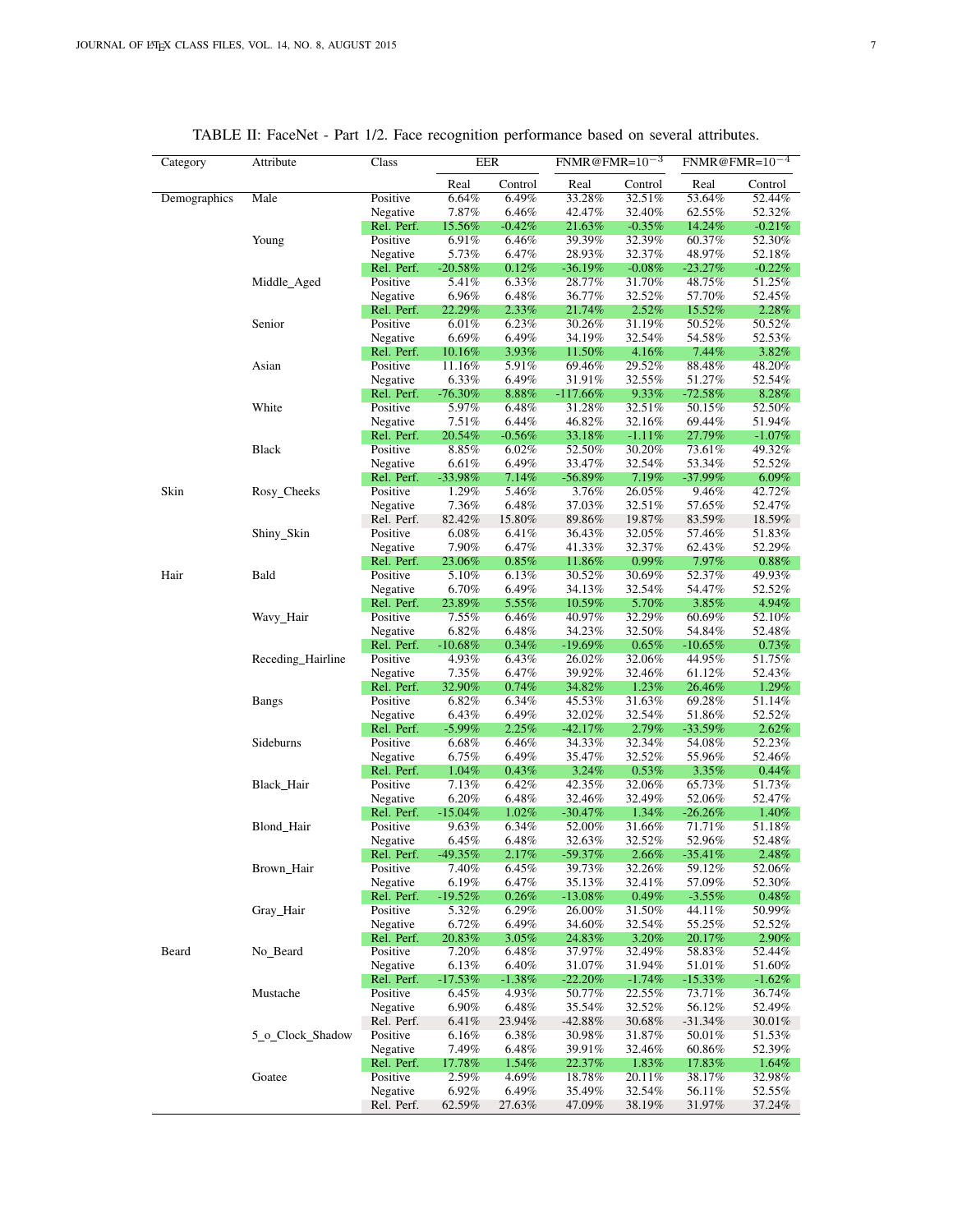<span id="page-7-0"></span>

| Category             | Attribute              | Class                  | <b>EER</b>          |                 | $FNMR@FMR=10^{-3}$   |                    | $FNMR@FMR=10^{-4}$   |                    |
|----------------------|------------------------|------------------------|---------------------|-----------------|----------------------|--------------------|----------------------|--------------------|
|                      |                        |                        | Real                | Control         | Real                 | Control            | Real                 | Control            |
| <b>Face Geometry</b> | Oval_Face              | Positive               | 8.14%               | 6.40%           | 45.16%               | 31.97%             | 64.96%               | 51.64%             |
|                      |                        | Negative               | 8.26%               | 6.46%           | 45.11%               | 32.30%             | 67.44%               | 52.08%             |
|                      |                        | Rel. Perf.             | 1.45%               | 1.01%           | $-0.11%$             | 1.00%              | 3.68%                | 0.84%              |
|                      | Square_Face            | Positive               | 6.32%               | 6.48%           | 31.37%               | 32.49%             | 51.25%               | 52.44%             |
|                      |                        | Negative               | 7.81%               | 6.47%           | 41.51%               | 32.43%             | 61.90%               | 52.38%             |
|                      |                        | Rel. Perf.             | 19.13%              | $-0.12%$        | 24.42%               | $-0.16%$           | 17.20%               | $-0.12%$           |
|                      | Round_Face             | Positive               | 16.53%              | 4.52%           | 88.11%               | 19.03%             | 93.33%               | 31.40%             |
|                      |                        | Negative               | 5.31%               | 6.49%           | 27.06%<br>$-225.65%$ | 32.52%             | 45.05%               | 52.46%             |
|                      | Double_Chin            | Rel. Perf.<br>Positive | $-211.14%$<br>5.45% | 30.27%<br>6.44% | 26.28%               | 41.49%<br>32.15%   | $-107.17%$<br>44.43% | 40.14%<br>51.85%   |
|                      |                        | Negative               | 7.09%               | 6.48%           | 38.20%               | 32.51%             | 59.43%               | 52.46%             |
|                      |                        | Rel. Perf.             | 23.05%              | 0.71%           | 31.20%               | 1.10%              | 25.24%               | 1.18%              |
|                      | High_Cheekbones        | Positive               | 5.99%               | 6.46%           | 33.69%               | 32.27%             | 53.73%               | 52.10%             |
|                      |                        | Negative               | 8.10%               | 6.47%           | 41.66%               | 32.41%             | 62.29%               | 52.32%             |
|                      |                        | Rel. Perf.             | 26.11%              | 0.20%           | 19.13%               | 0.43%              | 13.73%               | 0.43%              |
|                      | Chubby                 | Positive               | 5.11%               | 6.38%           | 26.98%               | 31.81%             | 47.76%               | 51.48%             |
|                      |                        | Negative               | 6.85%               | 6.49%           | 36.65%               | 32.54%             | 57.76%               | 52.49%             |
|                      |                        | Rel. Perf.             | 25.35%              | 1.62%           | 26.38%               | 2.23%              | 17.31%               | 1.92%              |
|                      | Obstructed_Forehead    | Positive               | 8.85%               | 6.11%           | 60.01%               | 30.67%             | 80.51%               | 49.92%             |
|                      |                        | Negative               | 6.02%               | 6.49%           | 31.14%               | 32.52%             | 50.70%               | 52.50%             |
|                      |                        | Rel. Perf.             | $-46.87\%$          | 5.75%           | $-92.69\%$           | 5.69%              | -58.79%              | 4.91%              |
|                      | Fully_Visible_Forehead | Positive               | 5.47%               | 6.48%           | 28.25%               | 32.46%             | 47.36%               | 52.35%             |
|                      |                        | Negative               | 7.82%               | 6.45%           | 44.34%               | 32.28%             | 66.70%               | 52.09%             |
|                      |                        | Rel. Perf.             | 30.01%              | $-0.43%$        | 36.29%               | $-0.55%$           | 28.99%               | $-0.49%$           |
| Periocular           | Brown_Eyes             | Positive               | 7.54%               | 6.48%           | 42.04%               | 32.44%             | 63.89%               | 52.36%             |
|                      |                        | Negative               | 6.12%               | 6.36%           | 33.59%               | 31.83%             | 52.03%               | 51.50%             |
|                      |                        | Rel. Perf.             | $-23.28%$           | $-1.81%$        | $-25.15%$            | $-1.94%$           | $-22.78%$            | $-1.67\%$          |
|                      | Bags_Under_Eyes        | Positive               | 5.90%               | 6.45%           | 31.51%               | 32.31%             | 52.50%               | 52.16%             |
|                      |                        | Negative               | 8.03%               | 6.47%           | 42.47%               | 32.42%             | 62.85%               | 52.31%             |
|                      |                        | Rel. Perf.             | 26.47%              | 0.36%           | 25.79%               | 0.37%              | 16.48%               | 0.29%              |
|                      | Bushy_Eyebrows         | Positive               | 5.66%               | 6.47%           | 29.86%               | 32.36%             | 49.67%               | 52.29%             |
|                      |                        | Negative               | 7.26%               | 6.48%           | 37.79%               | 32.51%             | 58.28%               | 52.45%             |
|                      |                        | Rel. Perf.             | 22.03%              | 0.23%           | 21.00%               | 0.44%              | 14.77%               | 0.31%              |
|                      | Arched_Eyebrows        | Positive               | 5.99%               | 6.46%           | 33.71%               | 32.28%             | 52.99%               | 52.06%             |
|                      |                        | Negative               | 7.59%               | 6.48%           | 38.64%               | 32.47%             | 59.96%               | 52.40%             |
|                      |                        | Rel. Perf.<br>Positive | 21.10%<br>5.25%     | 0.37%<br>5.99%  | 12.75%<br>27.84%     | $0.58\%$<br>29.97% | 11.62%<br>46.77%     | $0.64\%$<br>48.87% |
| Mouth                | Mouth_Closed           | Negative               | 7.05%               | 6.41%           | 46.08%               | 32.00%             | 68.38%               | 51.71%             |
|                      |                        | Rel. Perf.             | 25.49%              | 6.53%           | 39.60%               | $6.34\%$           | 31.60%               | 5.50%              |
|                      | Smiling                | Positive               | $6.08\%$            | 6.44%           | 34.06%               | 32.17%             | 53.51%               | 51.91%             |
|                      |                        | Negative               | 8.67%               | 6.46%           | 47.88%               | 32.36%             | 70.12%               | 52.23%             |
|                      |                        | Rel. Perf.             | 29.86%              | 0.28%           | 28.87%               | 0.58%              | 23.68%               | 0.61%              |
|                      | Big_Lips               | Positive               | 6.79%               | 6.45%           | 39.95%               | 32.33%             | 61.39%               | 52.19%             |
|                      |                        | Negative               | 6.97%               | 6.47%           | 34.09%               | 32.44%             | 53.99%               | 52.36%             |
|                      |                        | Rel. Perf.             | 2.58%               | 0.32%           | $-17.20%$            | 0.31%              | $-13.72%$            | 0.31%              |
| Nose                 | Big_Nose               | Positive               | 6.28%               | 6.42%           | 36.68%               | 32.04%             | 59.22%               | 51.82%             |
|                      |                        | Negative               | 8.40%               | 6.48%           | 46.15%               | 32.43%             | 67.05%               | 52.32%             |
|                      |                        | Rel. Perf.             | 25.23%              | $0.90\%$        | 20.52%               | 1.20%              | 11.67%               | 0.94%              |
|                      | Pointy_Nose            | Positive               | $6.04\%$            | 6.48%           | 32.67%               | 32.48%             | 51.66%               | 52.44%             |
|                      |                        | Negative               | 7.80%               | 6.46%           | 43.90%               | 32.32%             | 65.97%               | 52.22%             |
|                      |                        | Rel. Perf.             | 22.56%              | $-0.33%$        | 25.57%               | $-0.49%$           | 21.69%               | $-0.42%$           |
| Accessories          | Heavy_Makeup           | Positive               | 6.25%               | 6.46%           | 35.96%               | 32.31%             | 55.91%               | 52.17%             |
|                      |                        | Negative               | 7.08%               | 6.49%           | 34.76%               | 32.52%             | 54.97%               | 52.48%             |
|                      |                        | Rel. Perf.             | 11.70%              | 0.46%           | $-3.44\%$            | $0.62\%$           | $-1.71%$             | $0.59\%$           |
|                      | Wearing_Hat            | Positive               | 9.01%               | 6.24%           | 55.58%               | 31.23%             | 77.17%               | 50.65%             |
|                      |                        | Negative               | 6.05%               | 6.49%           | 30.40%               | 32.54%             | 49.86%               | 52.55%             |
|                      |                        | Rel. Perf.             | $-48.74%$           | 3.78%           | $-82.84%$            | 4.03%              | -54.77%              | 3.60%              |
|                      | Wearing_Earrings       | Positive               | 7.54%<br>6.78%      | 6.46%<br>6.48%  | 41.92%               | 32.35%<br>32.49%   | 61.83%<br>54.34%     | 52.25%<br>52.45%   |
|                      |                        | Negative<br>Rel. Perf. | $-11.15%$           | 0.25%           | 33.84%<br>$-23.89%$  | 0.43%              | $-13.79\%$           | 0.37%              |
|                      |                        | Positive               | 3.99%               | 6.36%           | 19.72%               | 31.65%             | 37.81%               | 51.23%             |
|                      | Wearing_Necktie        | Negative               | 7.53%               | 6.48%           | 41.03%               | 32.52%             | 62.50%               | 52.47%             |
|                      |                        | Rel. Perf.             | 47.05%              | 1.88%           | 51.93%               | 2.65%              | 39.51%               | 2.37%              |
|                      | Wearing_Lipstick       | Positive               | $6.74\%$            | 6.46%           | 38.36%               | 32.37%             | 58.49%               | 52.29%             |
|                      |                        | Negative               | 7.01%               | 6.49%           | 34.54%               | 32.51%             | 54.78%               | 52.49%             |
|                      |                        | Rel. Perf.             | 3.91%               | 0.39%           | $-11.05\%$           | 0.44%              | $-6.78\%$            | $0.39\%$           |
|                      | No_Eyewear             | Positive               | 5.77%               | 6.48%           | 29.39%               | 32.53%             | 48.75%               | 52.51%             |
|                      |                        | Negative               | 6.64%               | 6.11%           | 37.21%               | 30.64%             | 63.01%               | 49.90%             |
|                      |                        | Rel. Perf.             | 13.10%              | $-6.09%$        | 21.03%               | $-6.16%$           | 22.63%               | $-5.24\%$          |
|                      | Eyeglasses             | Positive               | 7.79%               | 6.33%           | 43.15%               | 31.57%             | 65.99%               | 51.15%             |
|                      |                        | Negative               | 5.70%               | 6.49%           | 29.16%               | 32.54%             | 48.78%               | 52.52%             |
|                      |                        | Rel. Perf.             | $-36.65\%$          | 2.51%           | $-47.99%$            | 3.00%              | $-35.27\%$           | 2.61%              |
| Other                | Attractive             | Positive               | $6.27\%$            | 6.45%           | 36.28%               | 32.31%             | 56.11%               | 52.10%             |
|                      |                        | Negative               | 7.05%               | 6.49%           | 34.77%               | 32.51%             | 54.96%               | 52.50%             |
|                      |                        | Rel. Perf.             | 11.16%              | 0.51%           | $-4.35%$             | $0.61\%$           | $-2.09\%$            | 0.77%              |

TABLE III: FaceNet - Part 2/2. Face recognition performance based on several attributes.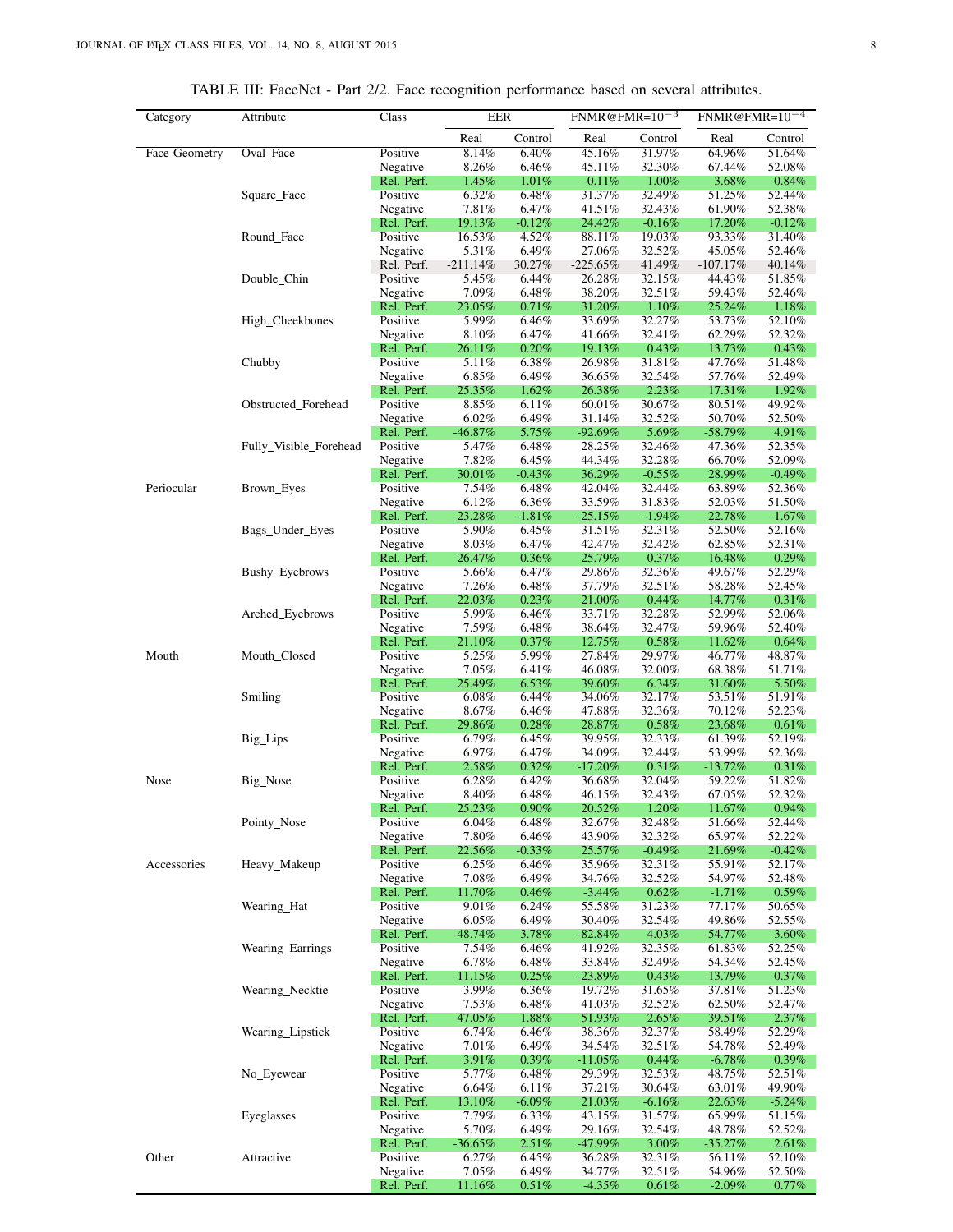<span id="page-8-0"></span>

| Category     | Attribute         | Class                  |                 | <b>EER</b>     |                 | $FNMR@FMR=10^{-3}$ |                  | $FNMR@FMR=10-4$   |  |
|--------------|-------------------|------------------------|-----------------|----------------|-----------------|--------------------|------------------|-------------------|--|
|              |                   |                        | Real            | Control        | Real            | Control            | Real             | Control           |  |
| Demographics | Male              | Positive               | 3.98%           | 3.98%          | 7.07%           | 7.22%              | 9.71%            | 10.17%            |  |
|              |                   | Negative               | 3.82%           | 3.96%          | 7.99%           | 7.20%              | 12.33%           | 10.13%            |  |
|              |                   | Rel. Perf.             | $-4.35%$        | $-0.38%$       | 11.54%          | $-0.38%$           | 21.24%           | $-0.37\%$         |  |
|              | Young             | Positive               | 3.74%           | 3.97%          | 7.30%           | 7.20%              | 11.08%           | 10.14%            |  |
|              |                   | Negative               | 3.70%           | 3.95%          | 6.32%           | 7.17%              | 8.52%            | 10.11%            |  |
|              |                   | Rel. Perf.             | $-0.86\%$       | $-0.46%$       | $-15.42%$       | $-0.46\%$          | -30.08%          | $-0.28\%$         |  |
|              | Middle_Aged       | Positive               | 3.01%           | 3.81%          | 5.05%           | 6.93%              | 6.93%            | 9.80%             |  |
|              |                   | Negative               | 4.07%           | 3.98%          | 7.79%           | 7.22%              | 11.36%           | 10.17%            |  |
|              |                   | Rel. Perf.             | 26.14%          | $4.05\%$       | 35.20%          | 4.04%              | 39.04%           | $3.56\%$          |  |
|              | Senior            | Positive               | 2.95%           | 3.62%          | 4.52%           | 6.58%              | 6.15%            | 9.38%             |  |
|              |                   | Negative               | 4.02%           | 3.98%          | 7.47%           | 7.24%              | 10.62%           | 10.18%            |  |
|              |                   | Rel. Perf.             | 26.60%          | 9.02%          | 39.44%          | $9.09\%$           | 42.13%           | $7.87\%$          |  |
|              | Asian             | Positive               | 7.99%           | 3.29%          | 16.68%          | 6.01%              | 22.59%           | 8.69%             |  |
|              |                   | Negative               | 3.73%           | 3.98%          | $6.75\%$        | 7.23%              | 9.61%            | 10.18%            |  |
|              |                   | Rel. Perf.             | $-114.49%$      | 17.22%         | $-147.13\%$     | 16.84%             | $-134.94%$       | 14.60%            |  |
|              | White             | Positive               | 3.27%           | 3.98%          | 5.84%           | 7.23%              | 8.55%            | 10.18%            |  |
|              |                   | Negative               | 5.80%           | 3.91%          | 11.69%          | 7.10%              | 16.03%           | $10.01\%$         |  |
|              |                   | Rel. Perf.             | 43.50%          | $-1.66%$       | 50.08%          | $-1.87\%$          | 46.66%           | $-1.74%$          |  |
|              | Black             | Positive               | 5.72%           | 3.40%          | 10.90%          | 6.21%              | 15.02%           | 8.95%             |  |
|              |                   | Negative               | 3.85%           | 3.98%          | 7.06%           | 7.23%              | 10.11%           | 10.18%            |  |
|              |                   | Rel. Perf.             | $-48.63%$       | 14.53%         | $-54.43%$       | 14.16%             | -48.64%          | 12.08%            |  |
| Skin         | Rosy_Cheeks       | Positive               | $0.98\%$        | 2.91%          | 1.17%           | 5.12%              | 1.31%            | 7.47%             |  |
|              |                   | Negative               | 4.39%           | 3.98%          | 8.33%           | 7.23%              | 11.77%           | 10.16%            |  |
|              |                   | Rel. Perf.             | 77.61%          | 26.88%         | 85.99%          | 29.13%             | 88.86%           | 26.51%            |  |
|              | Shiny_Skin        | Positive               | 3.50%           | 3.93%          | 6.33%           | 7.13%              | 9.27%            | 10.04%            |  |
|              |                   | Negative               | 4.17%           | 3.96%          | 8.13%           | 7.18%              | 11.89%           | 10.11%            |  |
|              |                   | Rel. Perf.             | 16.14%          | 0.61%          | 22.13%          | 0.72%              | 22.04%           | $0.73\%$          |  |
| Hair         | Bald              | Positive               | 2.79%           | 3.50%          | 4.48%           | 6.38%              | 6.07%            | 9.14%             |  |
|              |                   | Negative               | 4.01%           | 3.98%          | 7.43%           | 7.23%              | 10.62%           | 10.18%            |  |
|              |                   | Rel. Perf.             | 30.40%          | 12.13%         | 39.77%          | 11.78%             | 42.83%           | 10.21%            |  |
|              | Wavy_Hair         | Positive               | 3.03%           | 3.95%          | 6.34%           | 7.17%              | 10.28%           | 10.09%            |  |
|              |                   | Negative               | 4.35%           | 3.97%          | 7.92%           | 7.23%              | 10.82%           | 10.17%            |  |
|              |                   | Rel. Perf.             | 30.46%          | 0.73%          | 19.95%          | 0.84%              | 4.96%            | $0.80\%$          |  |
|              | Receding_Hairline | Positive               | 3.03%           | 3.92%          | 4.68%           | 7.12%<br>7.22%     | 6.13%            | 10.04%            |  |
|              |                   | Negative<br>Rel. Perf. | 4.10%<br>26.21% | 3.97%<br>1.18% | 8.20%<br>42.90% | 1.28%              | 12.25%<br>49.98% | 10.15%            |  |
|              |                   | Positive               | 4.03%           | 3.80%          | 8.79%           | 6.91%              | 13.94%           | $1.17\%$<br>9.78% |  |
|              | <b>Bangs</b>      | Negative               | 3.83%           | 3.98%          | 6.77%           | 7.23%              | 9.42%            | 10.17%            |  |
|              |                   | Rel. Perf.             | $-5.11\%$       | 4.43%          | $-29.80%$       | 4.44%              | -47.96%          | 3.89%             |  |
|              | Sideburns         | Positive               | 3.72%           | 3.97%          | 6.51%           | 7.21%              | 9.10%            | 10.13%            |  |
|              |                   | Negative               | 3.98%           | 3.97%          | 7.62%           | 7.22%              | 11.10%           | 10.16%            |  |
|              |                   | Rel. Perf.             | 6.58%           | $0.08\%$       | 14.56%          | 0.12%              | 18.07%           | $0.30\%$          |  |
|              | Black_Hair        | Positive               | 5.12%           | 3.92%          | 9.85%           | 7.11%              | 13.47%           | $10.01\%$         |  |
|              |                   | Negative               | 3.48%           | 3.97%          | 6.36%           | 7.21%              | 9.28%            | 10.15%            |  |
|              |                   | Rel. Perf.             | $-47.25%$       | 1.28%          | $-54.86%$       | 1.46%              | $-45.17%$        | 1.38%             |  |
|              | Blond_Hair        | Positive               | 3.09%           | 3.81%          | 7.38%           | 6.92%              | 12.43%           | 9.76%             |  |
|              |                   | Negative               | 4.09%           | 3.98%          | 7.34%           | 7.23%              | 10.16%           | 10.18%            |  |
|              |                   | Rel. Perf.             | 24.53%          | 4.22%          | $-0.57\%$       | 4.25%              | $-22.38%$        | 4.07%             |  |
|              | Brown Hair        | Positive               | 3.24%           | 3.96%          | 6.46%           | 7.18%              | 10.26%           | 10.10%            |  |
|              |                   | Negative               | 4.12%           | 3.97%          | 7.59%           | 7.20%              | 10.59%           | 10.14%            |  |
|              |                   | Rel. Perf.             | 21.36%          | 0.35%          | 14.93%          | 0.26%              | 3.11%            | $0.36\%$          |  |
|              | Gray_Hair         | Positive               | 2.68%           | 3.76%          | 4.01%           | 6.82%              | 5.40%            | 9.67%             |  |
|              |                   | Negative               | 4.07%           | 3.98%          | 7.57%           | 7.23%              | 10.77%           | 10.17%            |  |
|              |                   | Rel. Perf.             | 34.09%          | 5.58%          | 47.01%          | 5.70%              | 49.87%           | 4.97%             |  |
| Beard        | No_Beard          | Positive               | 4.13%           | 3.98%          | 8.10%           | 7.23%              | 11.93%           | 10.18%            |  |
|              |                   | Negative               | 3.31%           | 3.89%          | 5.61%           | 7.06%              | 7.90%            | 9.95%             |  |
|              |                   | Rel. Perf.             | $-25.05%$       | $-2.23%$       | $-44.32%$       | $-2.49%$           | -50.91%          | $-2.28\%$         |  |
|              | Mustache          | Positive               | 4.89%           | 2.63%          | 9.62%           | 4.61%              | 13.54%           | 6.68%             |  |
|              |                   | Negative               | 4.06%           | 3.98%          | 7.62%           | 7.23%              | 10.97%           | 10.17%            |  |
|              |                   | Rel. Perf.             | $-20.46%$       | 33.85%         | $-26.25%$       | 36.24%             | $-23.41\%$       | 34.31%            |  |
|              | 5 o Clock Shadow  | Positive               | 2.96%           | 3.90%          | 4.94%           | 7.06%              | 7.08%            | 9.96%             |  |
|              |                   | Negative               | 4.24%           | 3.96%          | 8.55%           | 7.20%              | 12.68%           | 10.14%            |  |
|              |                   | Rel. Perf.             | 30.18%          | 1.74%          | 42.23%          | 1.97%              | 44.16%           | 1.75%             |  |
|              | Goatee            | Positive               | 1.18%           | 2.46%          | 1.68%           | 4.00%              | 2.67%            | 5.89%             |  |
|              |                   | Negative               | 4.08%           | 3.98%          | 7.67%           | 7.23%              | 11.03%           | 10.18%            |  |
|              |                   | Rel. Perf.             | 71.16%          | 38.16%         | 78.13%          | 44.74%             | 75.83%           | 42.12%            |  |

# TABLE IV: ArcFace - Part 1/2. Face recognition performance based on several attributes.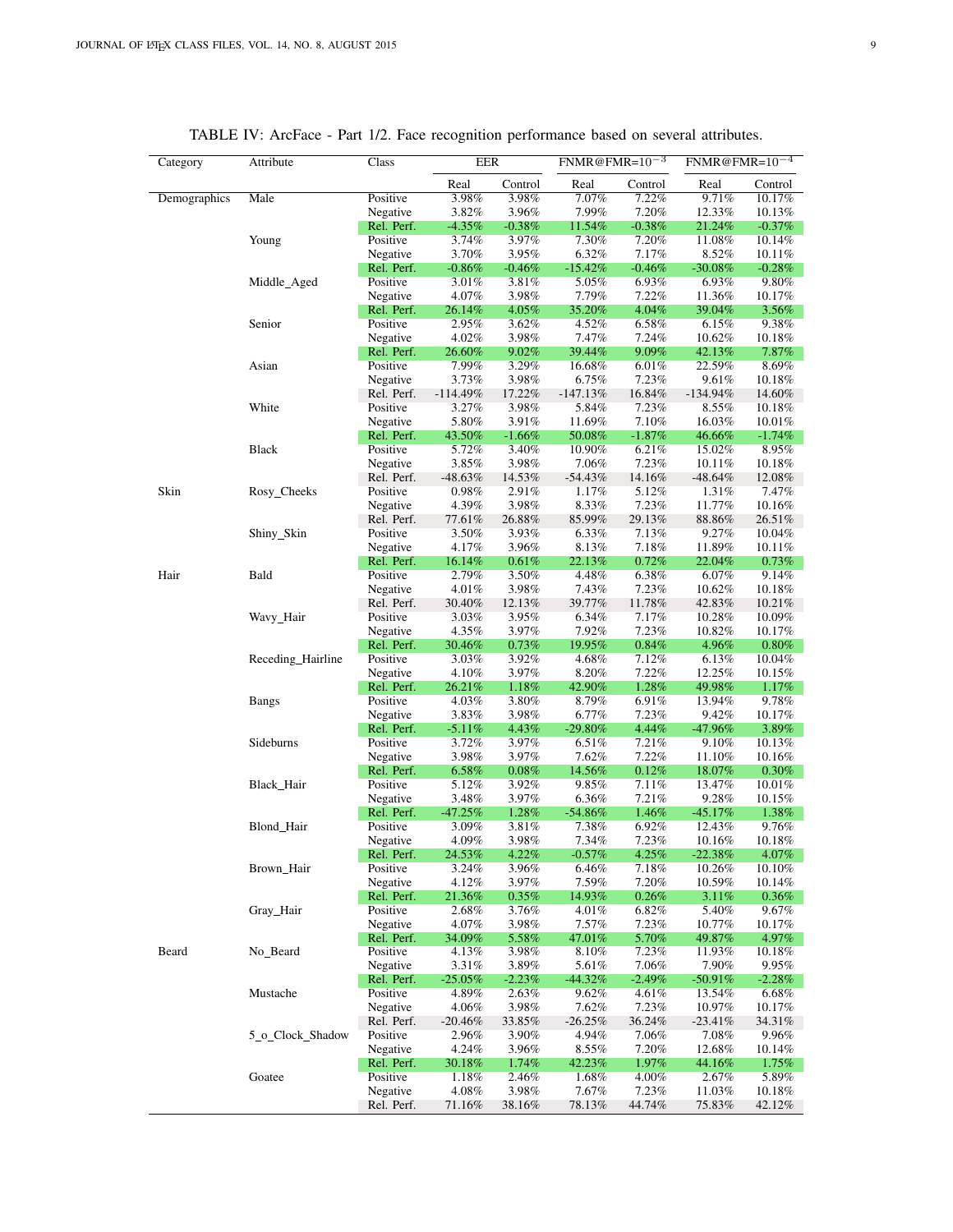<span id="page-9-0"></span>

| Category      | Attribute              | Class                  | <b>EER</b>          |                   | $FNMR@FMR=10^{-3}$ |                | $FNMR@FMR=10^{-4}$ |                    |
|---------------|------------------------|------------------------|---------------------|-------------------|--------------------|----------------|--------------------|--------------------|
|               |                        |                        | Real                | Control           | Real               | Control        | Real               | Control            |
| Face Geometry | Oval_Face              | Positive               | 2.73%               | 3.90%             | 5.69%              | 7.07%          | 9.65%              | 9.97%              |
|               |                        | Negative               | 5.40%               | 3.96%             | 11.10%             | 7.19%          | 15.61%             | 10.12%<br>1.39%    |
|               | Square_Face            | Rel. Perf.<br>Positive | 49.55%<br>3.73%     | 1.59%<br>3.97%    | 48.72%<br>6.37%    | 1.67%<br>7.22% | 38.22%<br>8.68%    | 10.16%             |
|               |                        | Negative               | 4.13%               | 3.97%             | 8.61%              | 7.21%          | 13.02%             | 10.14%             |
|               |                        | Rel. Perf.             | $9.65\%$            | 0.03%             | 25.96%             | $-0.10%$       | 33.37%             | $-0.15%$           |
|               | Round_Face             | Positive               | 7.04%               | 2.30%             | 22.68%             | 3.89%          | 35.87%             | 5.53%              |
|               |                        | Negative               | 3.17%               | 3.98%             | 5.30%              | 7.22%          | 7.43%              | 10.16%             |
|               |                        | Rel. Perf.             | $-122.46%$          | 42.18%            | $-328.09%$         | 46.22%         | $-383.05%$         | 45.63%             |
|               | Double_Chin            | Positive               | 3.34%               | 3.93%<br>3.98%    | 5.32%              | 7.12%<br>7.23% | 7.00%              | 10.04%             |
|               |                        | Negative<br>Rel. Perf. | 4.08%<br>18.22%     | 1.23%             | 7.84%<br>32.24%    | 1.43%          | 11.50%<br>39.15%   | 10.17%<br>1.29%    |
|               | High_Cheekbones        | Positive               | 3.34%               | 3.95%             | 5.96%              | 7.17%          | 8.63%              | 10.10%             |
|               |                        | Negative               | 4.28%               | 3.97%             | 8.60%              | 7.20%          | 12.70%             | 10.13%             |
|               |                        | Rel. Perf.             | 21.87%              | 0.48%             | 30.76%             | 0.42%          | 32.08%             | $0.34\%$           |
|               | Chubby                 | Positive               | 3.70%               | 3.87%             | 6.11%              | 7.01%          | 7.86%              | 9.90%              |
|               |                        | Negative               | 3.90%               | 3.97%             | 7.37%              | 7.22%          | 10.79%             | 10.17%             |
|               |                        | Rel. Perf.             | 5.18%               | 2.62%             | 17.14%             | 2.85%          | 27.15%             | 2.58%              |
|               | Obstructed_Forehead    | Positive<br>Negative   | 5.48%<br>3.52%      | 3.51%<br>3.97%    | 13.03%<br>6.10%    | 6.39%<br>7.21% | 20.40%<br>8.56%    | 9.17%<br>10.15%    |
|               |                        | Rel. Perf.             | $-55.61%$           | 11.62%            | $-113.74%$         | 11.37%         | $-138.28%$         | 9.66%              |
|               | Fully_Visible_Forehead | Positive               | 3.30%               | 3.97%             | 5.47%              | 7.21%          | 7.49%              | 10.15%             |
|               |                        | Negative               | 4.64%               | 3.95%             | 9.98%              | 7.16%          | 15.06%             | 10.06%             |
|               |                        | Rel. Perf.             | 28.85%              | $-0.46%$          | 45.15%             | $-0.70%$       | 50.30%             | $-0.86\%$          |
| Periocular    | Brown_Eyes             | Positive               | 4.69%               | 3.97%             | 9.13%              | 7.21%          | 12.88%             | 10.14%             |
|               |                        | Negative               | 2.63%               | 3.85%             | 5.36%              | 6.98%          | 8.73%              | 9.85%              |
|               | Bags_Under_Eyes        | Rel. Perf.             | $-78.48\%$          | $-2.96%$<br>3.96% | $-70.17\%$         | $-3.28%$       | $-47.51%$          | $-2.92%$           |
|               |                        | Positive<br>Negative   | 3.78%<br>3.87%      | 3.96%             | 6.37%<br>8.17%     | 7.19%<br>7.19% | 8.48%<br>12.63%    | 10.11%<br>10.12%   |
|               |                        | Rel. Perf.             | 2.20%               | 0.13%             | 22.05%             | $0.01\%$       | 32.84%             | $0.10\%$           |
|               | Bushy_Eyebrows         | Positive               | 3.51%               | 3.96%             | $6.05\%$           | 7.19%          | 8.28%              | 10.11%             |
|               |                        | Negative               | 4.00%               | 3.97%             | 7.81%              | 7.22%          | 11.58%             | 10.17%             |
|               |                        | Rel. Perf.             | 12.35%              | 0.20%             | 22.54%             | 0.54%          | 28.46%             | 0.60%              |
|               | Arched_Eyebrows        | Positive               | 3.21%               | 3.94%             | 6.08%              | 7.15%          | 9.29%              | 10.05%             |
|               |                        | Negative               | 4.42%               | 3.97%             | 8.38%              | 7.23%          | 11.79%             | $10.17\%$          |
| Mouth         | Mouth_Closed           | Rel. Perf.<br>Positive | 27.52%<br>3.06%     | 0.81%<br>3.37%    | 27.46%<br>5.40%    | 1.05%<br>6.13% | 21.20%<br>7.70%    | 1.14%<br>8.85%     |
|               |                        | Negative               | 3.88%               | 3.90%             | 7.79%              | 7.08%          | 11.93%             | 9.99%              |
|               |                        | Rel. Perf.             | 21.21%              | 13.69%            | 30.62%             | 13.38%         | 35.48%             | 11.39%             |
|               | Smiling                | Positive               | 3.35%               | 3.94%             | 5.93%              | 7.14%          | 8.48%              | 10.05%             |
|               |                        | Negative               | 4.62%               | 3.96%             | 9.65%              | 7.19%          | 14.57%             | 10.12%             |
|               |                        | Rel. Perf.             | 27.32%              | 0.56%             | 38.59%             | 0.71%          | 41.81%             | $0.65\%$           |
|               | Big_Lips               | Positive               | 4.15%               | 3.94%             | 8.12%              | 7.17%          | 11.91%             | 10.10%             |
|               |                        | Negative<br>Rel. Perf. | 3.88%<br>$-6.93%$   | 3.97%<br>0.78%    | 7.00%<br>$-16.08%$ | 7.22%<br>0.75% | 9.84%<br>$-21.01%$ | 10.16%<br>0.63%    |
| Nose          | Big_Nose               | Positive               | 4.39%               | 3.90%             | 7.89%              | 7.07%          | 10.48%             | 9.95%              |
|               |                        | Negative               | 3.90%               | 3.95%             | 8.62%              | 7.18%          | 13.58%             | 10.10%             |
|               |                        | Rel. Perf.             | $-12.67%$           | 1.49%             | 8.52%              | 1.51%          | 22.80%             | 1.46%              |
|               | Pointy_Nose            | Positive               | 3.15%               | 3.97%             | 5.84%              | 7.22%          | 8.86%              | 10.16%             |
|               |                        | Negative               | 5.28%               | 3.96%             | 10.46%             | 7.18%          | 14.62%             | 10.11%             |
|               |                        | Rel. Perf.             | 40.44%              | $-0.43%$          | 44.19%             | $-0.63%$       | 39.44%             | $-0.49\%$          |
| Accessories   | Heavy_Makeup           | Positive               | 3.08%<br>4.32%      | 3.96%<br>3.97%    | 5.79%<br>8.02%     | 7.20%<br>7.22% | $9.00\%$           | 10.13%             |
|               |                        | Negative<br>Rel. Perf. | 28.75%              | 0.18%             | 27.75%             | 0.24%          | 11.14%<br>19.27%   | 10.16%<br>$0.32\%$ |
|               | Wearing_Hat            | Positive               | 5.51%               | 3.66%             | 12.28%             | 6.62%          | 18.45%             | 9.44%              |
|               |                        | Negative               | 3.71%               | 3.98%             | 6.53%              | 7.23%          | 9.14%              | 10.18%             |
|               |                        | Rel. Perf.             | $-48.79\%$          | 8.09%             | $-88.01\%$         | 8.45%          | $-101.94\%$        | 7.29%              |
|               | Wearing_Earrings       | Positive               | $3.25\%$            | 3.95%             | 6.64%              | 7.17%          | 10.59%             | 10.10%             |
|               |                        | Negative               | 4.08%               | 3.98%             | 7.33%              | 7.23%          | 10.10%             | 10.17%             |
|               |                        | Rel. Perf.             | 20.23%              | 0.83%             | $9.44\%$           | 0.80%          | $-4.92%$           | 0.78%              |
|               | Wearing_Necktie        | Positive<br>Negative   | 2.72%<br>4.25%      | 3.82%<br>3.97%    | 3.84%<br>8.52%     | 6.92%<br>7.22% | 4.72%<br>12.68%    | 9.79%<br>10.16%    |
|               |                        | Rel. Perf.             | 35.95%              | 4.00%             | 54.94%             | 4.24%          | 62.77%             | 3.73%              |
|               | Wearing_Lipstick       | Positive               | 3.28%               | 3.96%             | 6.38%              | 7.19%          | 9.93%              | 10.11%             |
|               |                        | Negative               | 4.27%               | 3.98%             | 7.85%              | 7.23%          | 10.83%             | 10.18%             |
|               |                        | Rel. Perf.             | 23.21%              | 0.40%             | 18.74%             | 0.57%          | 8.25%              | $0.65\%$           |
|               | No_Eyewear             | Positive               | 3.64%               | 3.98%             | 6.39%              | 7.23%          | 8.92%              | 10.18%             |
|               |                        | Negative               | 3.86%               | 3.50%             | 6.62%              | 6.35%          | 8.99%              | 9.12%              |
|               |                        | Rel. Perf.             | 5.75%               | $-13.57%$         | 3.42%              | $-13.84%$      | 0.82%              | $-11.60%$          |
|               | Eyeglasses             | Positive               | 4.60%               | 3.79%             | 9.13%              | 6.88%          | 13.03%             | 9.75%              |
|               |                        | Negative<br>Rel. Perf. | 3.68%<br>$-25.08\%$ | 3.98%<br>4.88%    | 6.45%<br>$-41.53%$ | 7.23%<br>4.89% | 8.99%<br>-44.86%   | 10.18%<br>4.24%    |
| Other         | Attractive             | Positive               | 2.95%               | 3.96%             | 5.49%              | 7.19%          | 8.60%              | 10.10%             |
|               |                        | Negative               | 4.30%               | 3.97%             | 8.02%              | 7.22%          | 11.14%             | 10.17%             |

Rel. Perf. 31.44% 0.20% 31.57% 0.47% 22.82% 0.65%

TABLE V: ArcFace - Part 2/2. Face recognition performance based on several attributes.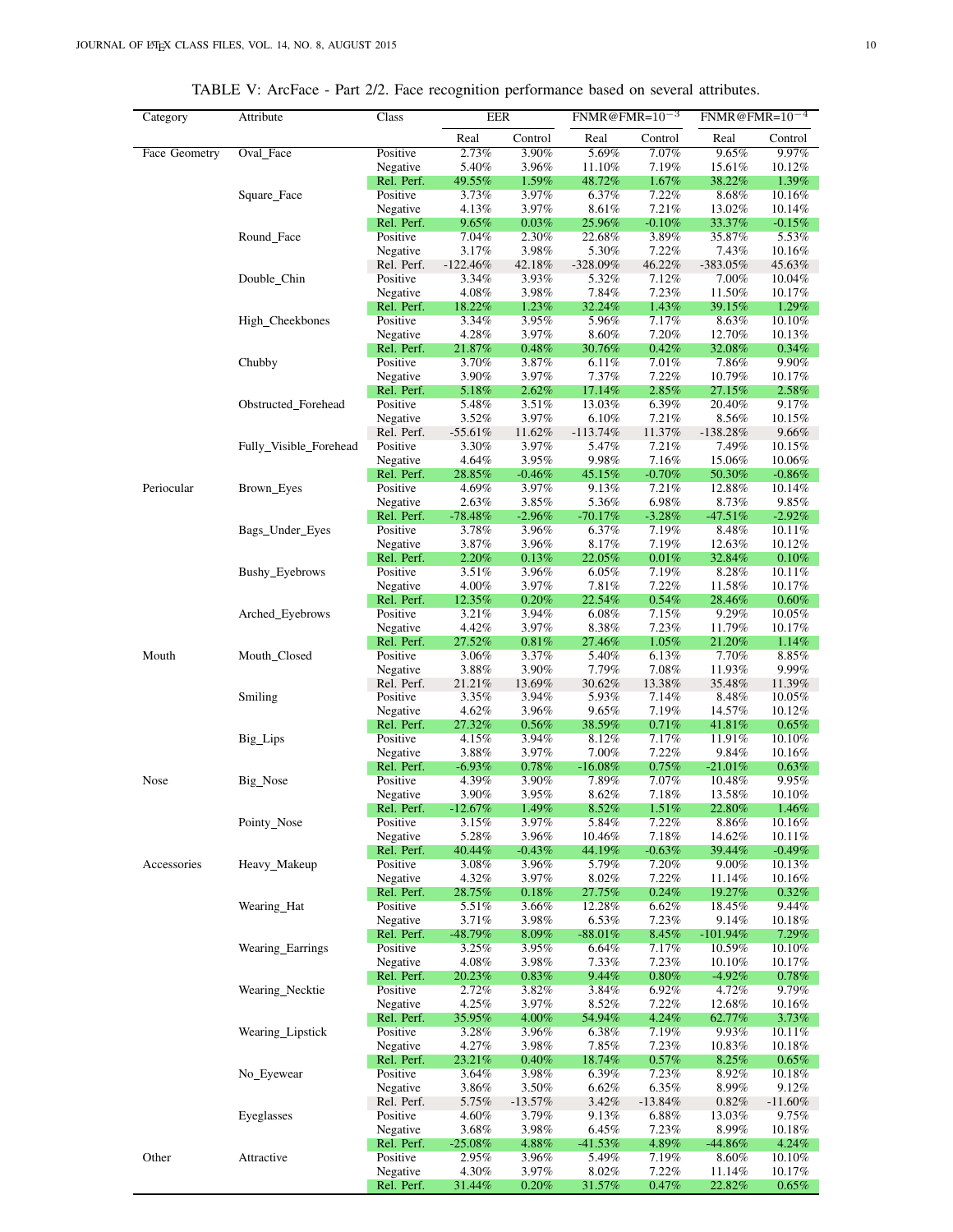<span id="page-10-2"></span><span id="page-10-1"></span><span id="page-10-0"></span>

(b) ArcFace

Fig. 2: Visual summary on the differential outcome affected by each attribute. Figure [2a](#page-10-1) visualizes the results for FaceNet, while Figure [2b](#page-10-2) visualizes the results for ArcFace. The relative performance is based on the recognition performance on the positivelylabelled data versus the performance of negatively-labelled data. The validity is based on the performance differences of the control groups. Validity values below 0.9 (more than 10% performance differences between the control groups) are considered as *not valid* (grey area) and are not shown in this figure. The red areas indicate an attribute-related bias that leads to a degraded face recognition performance for faces with the specific attribute. Green areas indicate that faces possessing a specific attribute enhances the recognition performance. It can be observed that the majority of the investigated attributes strongly affects the recognition performance.

face recognition performance. Although, beards can cover parts of the face, the results demonstrate the faces with *No Beard* perform below-average, while faces with e.g. a *5 o Clock Shadow* achieve much higher recognition rates.

- Wearing Necktie: Unlike other accessories, *Wearing Necktie* improved the face recognition performance drastically. We assume that this might results from a data collection bias induced by the correlation with hidden factors, such as environment. Persons who present themselves in public (e.g. celebrities) might often wear a necktie and thus, photos are often taken with frontal poses and full lightning. However, the high validity and the strong differential outcome makes it hard to argue in this direction.
- Antagonistic Behaviour: Some attributes might result in differential outcome of the opposite direction depending on the used training-principle (triplet vs angular margin loss). For instance, faces with *Wavy Hair* lead to a negative performance on FaceNet and to positive performance on ArcFace. Also the attributes *Attractiveness*, *Heavy Makeup*, and *Oval Faces* negatively affect the recognition performance on FaceNet, but show some strong positive impacts on the recognition performance of ArcFace.

As mentioned earlier, the resulting performance of a face recognition model is mainly determined by its loss-function, its network architecture, and the utilized training data. Since both investigated models have the last two points in common, the observed differences in the performance might arise from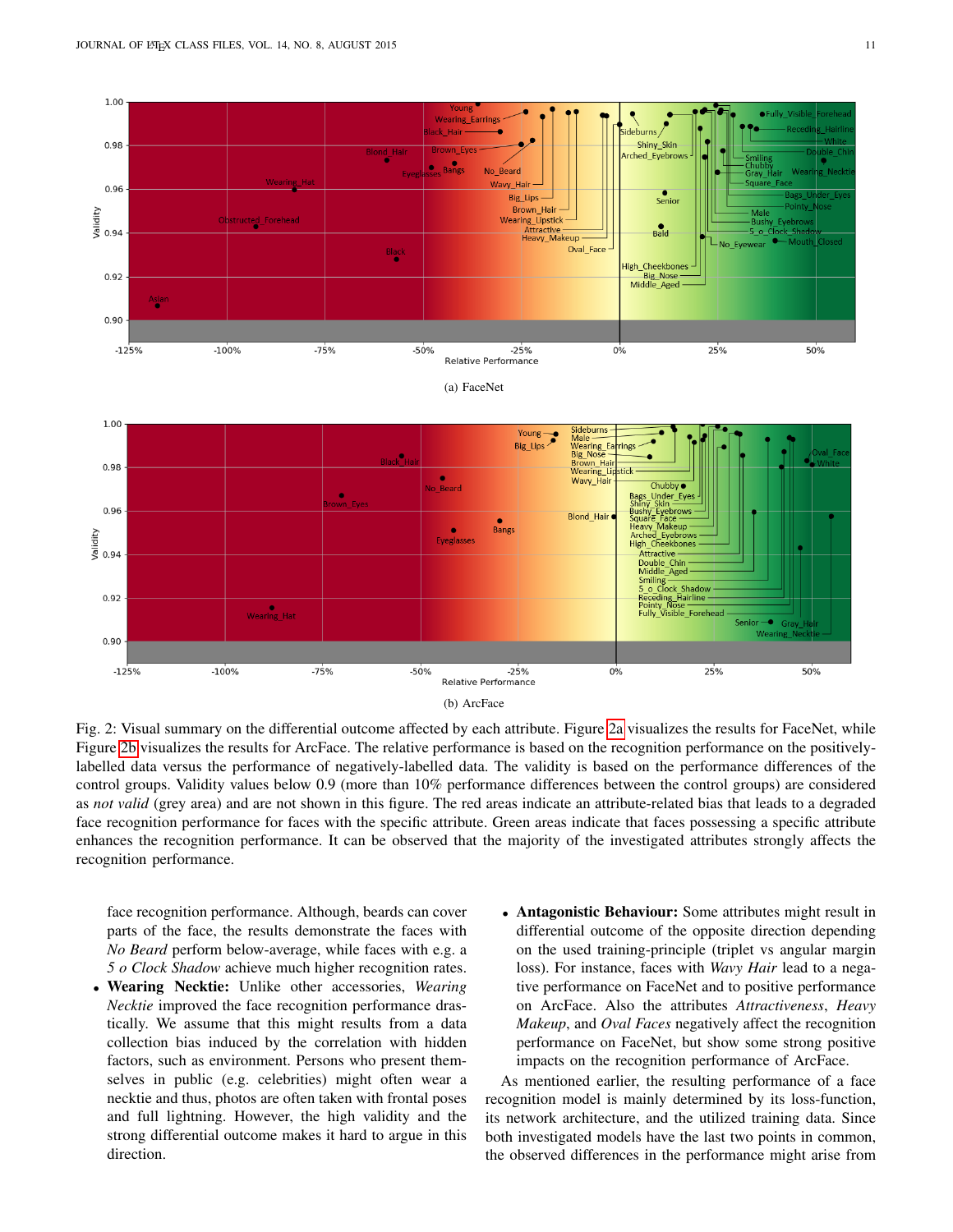the underlying training principles. Generally, we observe that the large angular margin loss from ArcFace leads to a significantly stronger overall recognition performance compared to FaceNet. The loss aiming to enhance the model robustness also shows a clearly visible effect on the attribute-related differential outcome. On ArcFace, slightly less attributes negatively affect the recognition performance than on FaceNet. However, the differential outcome that origins from the affected (biased) attributes are still of high impact. A remarkable observation is the fact that the differential outcome remain relatively constant over several decision thresholds for FaceNet, while for ArcFace the differential outcome often significantly vary for different decision thresholds. This can be observed for instance for faces with *Bangs*, *Blond Hair*, or a *Double Chin*.

*3) Future challenges for face recognition:* The observations of the experiment point out some critical issues of current face recognition solutions in terms of robustness, fairness, and explainability.

- Need for robustness: Face recognition systems need to become more robust against partial occlusions (from accessories or hair) [\[72\]](#page-13-29), [\[42\]](#page-12-40), facial expressions (beyond neutral and smiling faces) [\[50\]](#page-13-12), and temporary attributes that might change the daily appearance of a face [\[64\]](#page-13-4), [\[71\]](#page-13-5). This can greatly enhance the applicability in more real-life scenarios.
- Need for fairness: Face recognition systems need to enhance the user-fairness. We observed differential outcome based on the user-demographics (demographicbias), anomalous characteristics (such as pointy noses, bushy eyebrows, and high cheekbones), beard types, and accessories. This can lead to discriminative decisions [\[56\]](#page-13-3) of face recognition systems that several political regulation, such as the GDPR [\[74\]](#page-13-6), try to prevent.
- Need for explainability: Face recognition models need to explain themselves. Why do colors/face shapes/beards/accessories lead to differential outcome? Why can we observe an antagonistic behaviour between the two different learning principles for some attributes? In order to enhance the model transparency and to enable efficient model-debugging, future work have to elaborate on the explainability [\[5\]](#page-11-1), [\[48\]](#page-12-17) of face recognition models.
- Need for comprehensive approaches and transfer learning: The previous areas related to robustness, fairness, and explainability will significantly benefit from more comprehensive approaches that consider simultaneously all the elements and attributes in place [\[59\]](#page-13-30), [\[20\]](#page-12-41), exploiting at the same time previous or general knowledge of the problem at hand [\[21\]](#page-12-42), [\[61\]](#page-13-31). Most of the research so far in biometrics bias, especially around face biometrics, has been mainly oriented to studying individual elements (e.g., gender or ethnicity) not exploiting previous models or evidence. There is a need for more comprehensive approaches like the one presented here (incorporating simultaneously 47 relevant attributes) and new schemes to easily exploit the generated knowledge.

## V. CONCLUSION

The growing effect of face recognition systems on the daily life, including critical decision-making processes, shows the need of non-discriminative face recognition solutions. Previous works focused on estimating and mitigating demographicbias. However, to deploy non-discriminatory face recognition systems, it is necessary to know which differential outcome appear in the presences of certain facial attributes beyond demographics. Driven by this need, we analysed the performance differences on two popular face recognition models concerning 47 different attributes. The experiment was conducted on the publicly available MAAD-Face database, a large-scale dataset with over 120M attribute annotations of high-quality. To prevent misleading statements of attribute biases, we consider attribute correlations and minimize the effect of unbalanced testing data via control group based validity values. We investigated the effect of two different learning-principles on the differential outcome originating from facial attributes. The results show that, besides demographics, many attributes strongly affect the recognition performance of both investigated face recognition models, FaceNet and ArcFace. While for FaceNet the observed differential outcome originated by several attributes remain relatively constant, these differences strongly depend on the used decision threshold for ArcFace. We provided explanations for many observed performance differences. However, the reason for some observations remain unclear and have to be addressed by future work. The findings of this work strongly demonstrate the need for further advances in making face recognition systems more robust, explainable, and fair. We hope these findings lead to the development of more robust and unbiased face recognition solutions.

*Acknowledgment:* This research work has been funded by the German Federal Ministry of Education and Research and the Hessian Ministry of Higher Education, Research, Science and the Arts within their joint support of the National Research Center for Applied Cybersecurity ATHENE. This was also funded from the projects BIBECA (RTI2018-101248- B-I00 MINECO/FEDER) and PRIMA (H2020-MSCA-ITN-2019-860315).

#### **REFERENCES**

- <span id="page-11-4"></span>[1] A. Acien, A. Morales, R. Vera-Rodriguez, I. Bartolome, and J. Fierrez. Measuring the gender and ethnicity bias in deep models for face recognition. In *IAPR Iberoamerican Congress on Pattern Recognition (CIARP)*, volume 11401 of *LNCS*, pages 584–593. Springer, November 2018.
- <span id="page-11-3"></span>[2] V. Albiero and K. W. Bowyer. Is face recognition sexist? no, gendered hairstyles and biology are. *CoRR*, abs/2008.06989, 2020.
- <span id="page-11-2"></span>[3] V. Albiero, K. Zhang, and K. W. Bowyer. How does gender balance in training data affect face recognition accuracy? *CoRR*, abs/2002.02934, 2020.
- <span id="page-11-0"></span>[4] M. S. Alvi, A. Zisserman, and C. Nellåker. Turning a blind eye: Explicit removal of biases and variation from deep neural network embeddings. In L. Leal-Taixé and S. Roth, editors, *Computer Vision - ECCV 2018 Workshops - Munich, Germany, September 8-14, 2018, Proceedings, Part I*, volume 11129 of *Lecture Notes in Computer Science*, pages 556–572. Springer, 2018.
- <span id="page-11-1"></span>[5] A. B. Arrieta, N. D. Rodríguez, J. D. Ser, A. Bennetot, S. Tabik, A. Barbado, S. García, S. Gil-Lopez, D. Molina, R. Benjamins, R. Chatila, and F. Herrera. Explainable artificial intelligence (XAI): concepts, taxonomies, opportunities and challenges toward responsible AI. *Inf. Fusion*, 58:82–115, 2020.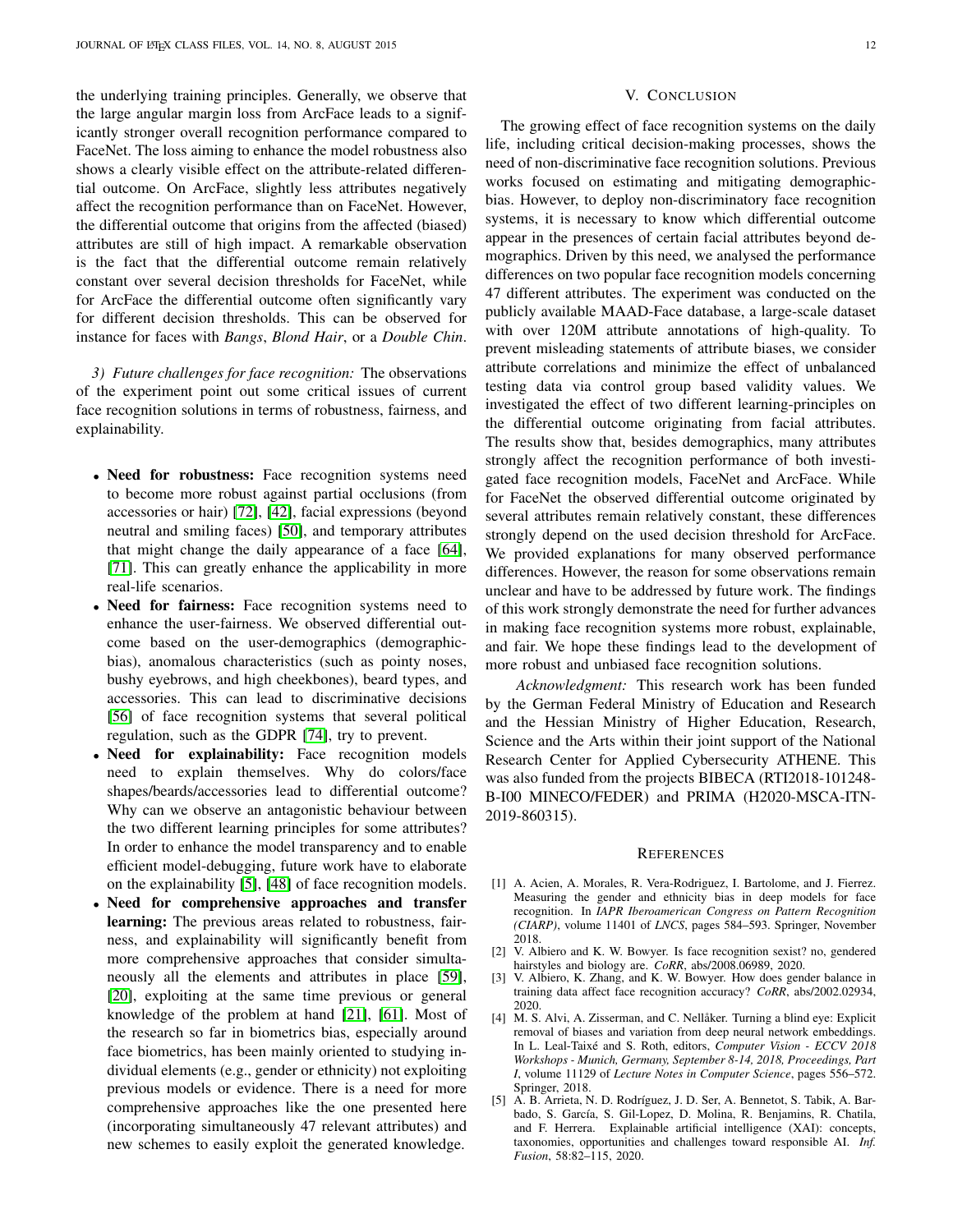- <span id="page-12-30"></span>[6] G. Balakrishnan, Y. Xiong, W. Xia, and P. Perona. Towards causal benchmarking of bias in face analysis algorithms. *CoRR*, abs/2007.06570, 2020.
- <span id="page-12-3"></span>[7] J. Buolamwini and T. Gebru. Gender shades: Intersectional accuracy disparities in commercial gender classification. In S. A. Friedler and C. Wilson, editors, *Proceedings of the 1st Conference on Fairness, Accountability and Transparency*, volume 81 of *Proceedings of Machine Learning Research*, pages 77–91, New York, NY, USA, 23–24 Feb 2018. PMLR.
- <span id="page-12-14"></span>[8] Q. Cao, L. Shen, W. Xie, O. M. Parkhi, and A. Zisserman. VGGFace2: A dataset for recognising faces across pose and age. In *International Conference on Automatic Face and Gesture Recognition*, 2018.
- <span id="page-12-24"></span>[9] J. G. Cavazos, P. J. Phillips, C. D. Castillo, and A. J. O'Toole. Accuracy comparison across face recognition algorithms: Where are we on measuring race bias? *CoRR*, abs/1912.07398, 2019.
- <span id="page-12-38"></span>[10] K. I. Chang, K. W. Bowyer, and P. J. Flynn. Multiple nose region matching for 3d face recognition under varying facial expression. *IEEE Trans. Pattern Anal. Mach. Intell.*, 28(10):1695–1700, 2006.
- <span id="page-12-39"></span>[11] K. J. Chang, K. W. Bowyer, and P. J. Flynn. Effects on facial expression in 3D face recognition. In A. K. Jain and N. K. Ratha, editors, *Biometric Technology for Human Identification II*, volume 5779, pages 132 – 143. International Society for Optics and Photonics, SPIE, 2005.
- <span id="page-12-31"></span>[12] C. M. Cook, J. J. Howard, Y. B. Sirotin, J. L. Tipton, and A. R. Vemury. Demographic effects in facial recognition and their dependence on image acquisition: An evaluation of eleven commercial systems. *IEEE Trans. Biom. Behav. Identity Sci.*, 1(1):32–41, 2019.
- <span id="page-12-0"></span>[13] N. Damer, P. Terhörst, A. Braun, and A. Kuijper. General borda count for multi-biometric retrieval. In *2017 IEEE International Joint Conference on Biometrics, IJCB 2017, Denver, CO, USA, October 1-4, 2017*, pages 420–428. IEEE, 2017.
- <span id="page-12-37"></span>[14] N. Damer, Y. Wainakh, V. Boller, S. von den Berken, P. Terhörst, A. Braun, and A. Kuijper. Crazyfaces: Unassisted circumvention of watchlist face identification. In *9th IEEE International Conference on Biometrics Theory, Applications and Systems, BTAS 2018, Redondo Beach, CA, USA, October 22-25, 2018*, pages 1–9. IEEE, 2018.
- <span id="page-12-20"></span>[15] A. Das, A. Dantcheva, and F. Bremond. Mitigating bias in gender, age and ethnicity classification: A multi-task convolution neural network approach. In L. Leal-Taixé and S. Roth, editors, *Computer Vision* -*ECCV 2018 Workshops - Munich, Germany, September 8-14, 2018, Proceedings, Part I*, volume 11129 of *Lecture Notes in Computer Science*, pages 573–585. Springer, 2018.
- <span id="page-12-23"></span>[16] D. Deb, N. Nain, and A. K. Jain. Longitudinal study of child face recognition. In *2018 International Conference on Biometrics, ICB 2018, Gold Coast, Australia, February 20-23, 2018*, pages 225–232. IEEE, 2018.
- <span id="page-12-13"></span>[17] J. Deng, J. Guo, N. Xue, and S. Zafeiriou. ArcFace: Additive angular margin loss for deep face recognition. In *The IEEE Conference on Computer Vision and Pattern Recognition (CVPR)*, June 2019.
- <span id="page-12-21"></span>[18] P. Drozdowski, C. Rathgeb, A. Dantcheva, N. Damer, and C. Busch. Demographic bias in biometrics: A survey on an emerging challenge. *IEEE Transactions on Technology and Society*, 1(2):89–103, 2020.
- <span id="page-12-18"></span>[19] M. Fang, N. Damer, F. Kirchbuchner, and A. Kuijper. Demographic bias in presentation attack detection of iris recognition systems. *CoRR*, abs/2003.03151, 2020.
- <span id="page-12-41"></span>[20] J. Fierrez, A. Morales, R. Vera-Rodriguez, and D. Camacho. Multiple classifiers in biometrics. part 2: Trends and challenges. *Information Fusion*, 44:103–112, November 2018.
- <span id="page-12-42"></span>[21] J. Fierrez-Aguilar, D. Garcia-Romero, J. Ortega-Garcia, and J. Gonzalez-Rodriguez. Adapted user-dependent multimodal biometric authentication exploiting general information. *Pattern Recognition Letters*, 26(16):2628–2639, December 2005.
- <span id="page-12-36"></span>[22] Frontex. Best practice technical guidelines for automated border control (ABC) systems. 2017.
- <span id="page-12-2"></span>[23] N. Furl, P. J. Phillips, and A. J. O'Toole. Face recognition algorithms and the other-race effect: computational mechanisms for a developmental contact hypothesis. *Cognitive Science*, 26:797–815, 2002.
- <span id="page-12-4"></span>[24] C. Garvie, G. U. C. on Privacy, Technology, and G. U. L. C. C. on Privacy & Technology. *The Perpetual Line-up: Unregulated Police Face Recognition in America*. Georgetown Law, Center on Privacy & Technology, 2016.
- <span id="page-12-29"></span>[25] M. Georgopoulos, Y. Panagakis, and M. Pantic. Investigating bias in deep face analysis: The kanface dataset and empirical study. *Image Vis. Comput.*, 102:103954, 2020.
- <span id="page-12-5"></span>[26] S. Gong, X. Liu, and A. K. Jain. DebFace: De-biasing face recognition. *CoRR*, abs/1911.08080, 2019.
- <span id="page-12-16"></span>[27] E. Gonzalez-Sosa, J. Fierrez, R. Vera-Rodriguez, and F. Alonso-Fernandez. Facial soft biometrics for recognition in the wild: Recent works, annotation and COTS evaluation. *IEEE Trans. on Information Forensics and Security*, 13(8):2001–2014, August 2018.
- <span id="page-12-28"></span>[28] P. Grother, M. Ngan, and K. Hanaoka. Face recognition vendor test part 3: Demographic effects. *NIST Interagency/Internal Report (NISTIR) - 8280)*, 2019.
- <span id="page-12-33"></span>[29] J. Guo, J. Deng, N. Xue, and S. Zafeiriou. Stacked dense u-nets with dual transformers for robust face alignment. In *British Machine Vision Conference 2018, BMVC 2018, Northumbria University, Newcastle, UK, September 3-6, 2018*, page 44. BMVA Press, 2018.
- <span id="page-12-34"></span>[30] Y. Guo, L. Zhang, Y. Hu, X. He, and J. Gao. MS-Celeb-1M: A dataset and benchmark for large-scale face recognition. In B. Leibe, J. Matas, N. Sebe, and M. Welling, editors, *Computer Vision - ECCV 2016 - 14th European Conference, Amsterdam, The Netherlands, October 11-14, 2016, Proceedings, Part III*, volume 9907 of *Lecture Notes in Computer Science*, pages 87–102. Springer, 2016.
- <span id="page-12-11"></span>[31] A. Hadid, N. Evans, S. Marcel, and J. Fierrez. Biometrics systems under spoofing attack: an evaluation methodology and lessons learned. *IEEE Signal Processing Magazine*, 32(5):20–30, September 2015.
- <span id="page-12-19"></span>[32] J. Hernandez-Ortega, J. Fierrez, A. Morales, and J. Galbally. Introduction to face presentation attack detection. In S. Marcel, M. Nixon, J. Fierrez, and N. Evans, editors, *Handbook of Biometric Anti-Spoofing*,
- <span id="page-12-12"></span>pages 187–206. Springer, 2019. [33] J. J. Howard, Y. B. Sirotin, and A. R. Vemury. The effect of broad and specific demographic homogeneity on the imposter distributions and false match rates in face recognition algorithm performance. In *10th IEEE International Conference on Biometrics Theory, Applications and Systems, BTAS 2019, Tampa, FL, USA, September 23-26, 2019*, pages 1–8. IEEE, 2019.
- <span id="page-12-9"></span>[34] C. Huang, Y. Li, C. C. Loy, and X. Tang. Deep imbalanced learning for face recognition and attribute prediction. *CoRR*, abs/1806.00194, 2018. [35] I. Hupont and C. F. Tena. Demograirs: Quantifying the impact
- <span id="page-12-26"></span>Demogpairs: Quantifying the impact of demographic imbalance in deep face recognition. In *14th IEEE International Conference on Automatic Face & Gesture Recognition, FG 2019, Lille, France, May 14-18, 2019*, pages 1–7. IEEE, 2019.
- <span id="page-12-35"></span>[36] ISO/IEC 19795-1:2006 Information technology — Biometric performance testing and reporting. Standard, International Organization for Standardization, 2016.
- <span id="page-12-32"></span>[37] V. Kazemi and J. Sullivan. One millisecond face alignment with an ensemble of regression trees. In *2014 IEEE Conference on Computer Vision and Pattern Recognition, CVPR 2014, Columbus, OH, USA, June 23-28, 2014*, pages 1867–1874. IEEE Computer Society, 2014.
- <span id="page-12-27"></span>[38] B. F. Klare, M. J. Burge, J. C. Klontz, R. W. Vorder Bruegge, and A. K. Jain. Face recognition performance: Role of demographic information. *IEEE Transactions on Information Forensics and Security*, 7(6):1789– 1801, Dec 2012.
- <span id="page-12-10"></span>[39] A. Kortylewski, B. Egger, A. Schneider, T. Gerig, A. Morel-Forster, and T. Vetter. Analyzing and reducing the damage of dataset bias to face recognition with synthetic data. In *The IEEE Conference on Computer Vision and Pattern Recognition (CVPR) Workshops*, June 2019.
- <span id="page-12-25"></span>[40] K. S. Krishnapriya, V. Albiero, K. Vangara, M. C. King, and K. W. Bowyer. Issues related to face recognition accuracy varying based on race and skin tone. *IEEE Transactions on Technology and Society*, 1(1):8–20, 2020.
- <span id="page-12-6"></span>[41] J. Liang, Y. Cao, C. Zhang, S. Chang, K. Bai, and Z. Xu. Additive adversarial learning for unbiased authentication. In *The IEEE Conference on Computer Vision and Pattern Recognition (CVPR)*, June 2019.
- <span id="page-12-40"></span>[42] Z. Liu, P. Luo, X. Wang, and X. Tang. Deep learning face attributes in the wild. In *2015 IEEE International Conference on Computer Vision, ICCV 2015, Santiago, Chile, December 7-13, 2015*, pages 3730–3738. IEEE Computer Society, 2015.
- <span id="page-12-15"></span>[43] B. Lu, J. Chen, C. D. Castillo, and R. Chellappa. An experimental evaluation of covariates effects on unconstrained face verification. *IEEE Trans. Biom. Behav. Identity Sci.*, 1(1):42–55, 2019.
- <span id="page-12-22"></span>[44] D. Michalski, S. Y. Yiu, and C. Malec. The impact of age and threshold variation on facial recognition algorithm performance using images of children. In *2018 International Conference on Biometrics, ICB 2018, Gold Coast, Australia, February 20-23, 2018*, pages 217–224. IEEE, 2018.
- <span id="page-12-8"></span>[45] V. Mirjalili, S. Raschka, and A. Ross. PrivacyNet: Semi-adversarial networks for multi-attribute face privacy. *IEEE Trans. Image Process.*, 29:9400–9412, 2020.
- <span id="page-12-7"></span>[46] A. Morales, J. Fierrez, R. Vera-Rodriguez, and R. Tolosana. SensitiveNets: Learning agnostic representations with application to face recognition. *IEEE Transactions on Pattern Analysis and Machine Intelligence*, 2021.
- <span id="page-12-1"></span>[47] M. Orcutt. Are face recognition systems accurate? Depends on your race. *MIT Technology Review 2016*, 2016.
- <span id="page-12-17"></span>[48] A. Ortega, J. Fierrez, A. Morales, Z. Wang, and T. Ribeiro. Symbolic AI for XAI: Evaluating LFIT inductive programming for fair and explainable automatic recruitment. In *IEEE/CVF Winter Conf. on Applications of Computer Vision Workshops (WACVw)*, January 2021.